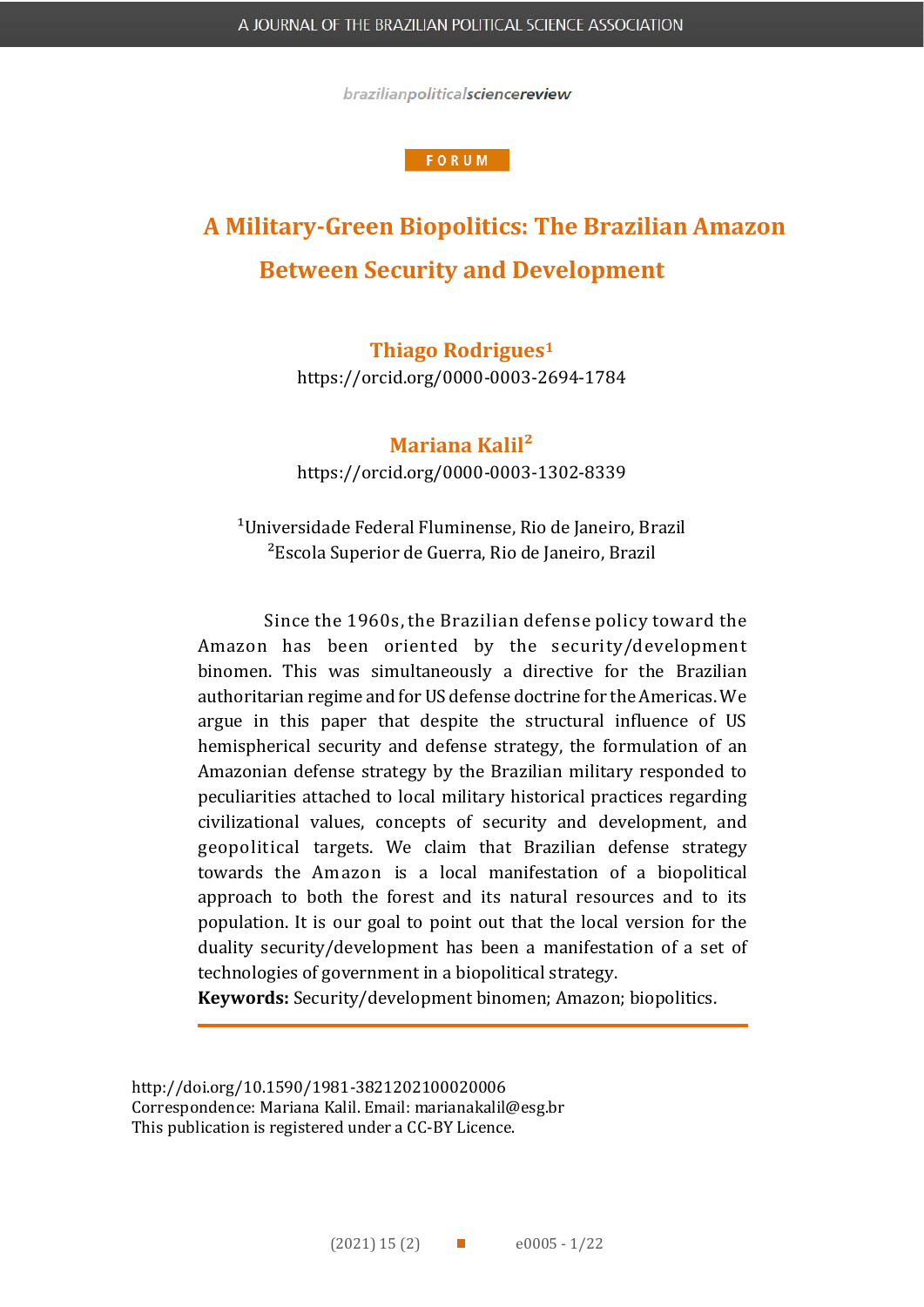The Amazon has returned to the international headlines. Its always concerning rates of deforestation reached alarming new levels following the beginning of the new administration of Jair Bolsonaro in January 2019. Data from the National Institution of Spatial Research (INPE) indicated that in 2020 9,200 km<sup>2</sup> had been deforested compared with 6,800 km<sup>2</sup> in 2019 (which in turn represented an increase of 50% in relation to 2018) (ESCOBAR, 2020). The records of environmental destruction resulted in significant criticism in Brazil and abroad, denouncing not only the neglect, but also the government's effective commitment to the advance of economic practices which cause environmental destruction, such as agri-business and mining. **T**

The reaction of the Bolsonaro administration was consistent with the configuration of his political and economic support base, investing in the defense of largescale agri-business capital and a radical change in the direction of the Brazilian diplomatic position towards the climate question and the protection of the environment. Since the return to democracy in the second half of the 1980s, Brazil had been very active in the construction of an international environmental regime, acting in a notable manner in the production of global compromises which linked environmental preservation with the right of countries from the Global South to economic development.

Brazilian protagonism was reflected in the holding of crucial diplomatic summits, such as the United Nations Conference on the Environment and Development (ECO-92) and the United Nations Summit on Sustainable Development (Rio+20, in 2012). Indeed, the actual notion of sustainable development owes much to Brazilian diplomatic protagonism, which since the first UN conference on the environment, held in Stockholm in 1972, led the developing countries group to pressurize countries from the capitalist center to ensure that international compromises would guarantee a midpoint between economic development and environmental preservation. The result of this pressure is registered in the Brundtland Report, presented in 1987, which defined the concept of 'sustainable development', understood as the potential to grow economically without compromising natural resources for future generations (BARROS-PATIAU, VARELLA and SCHLEICHER, 2004).

bpsr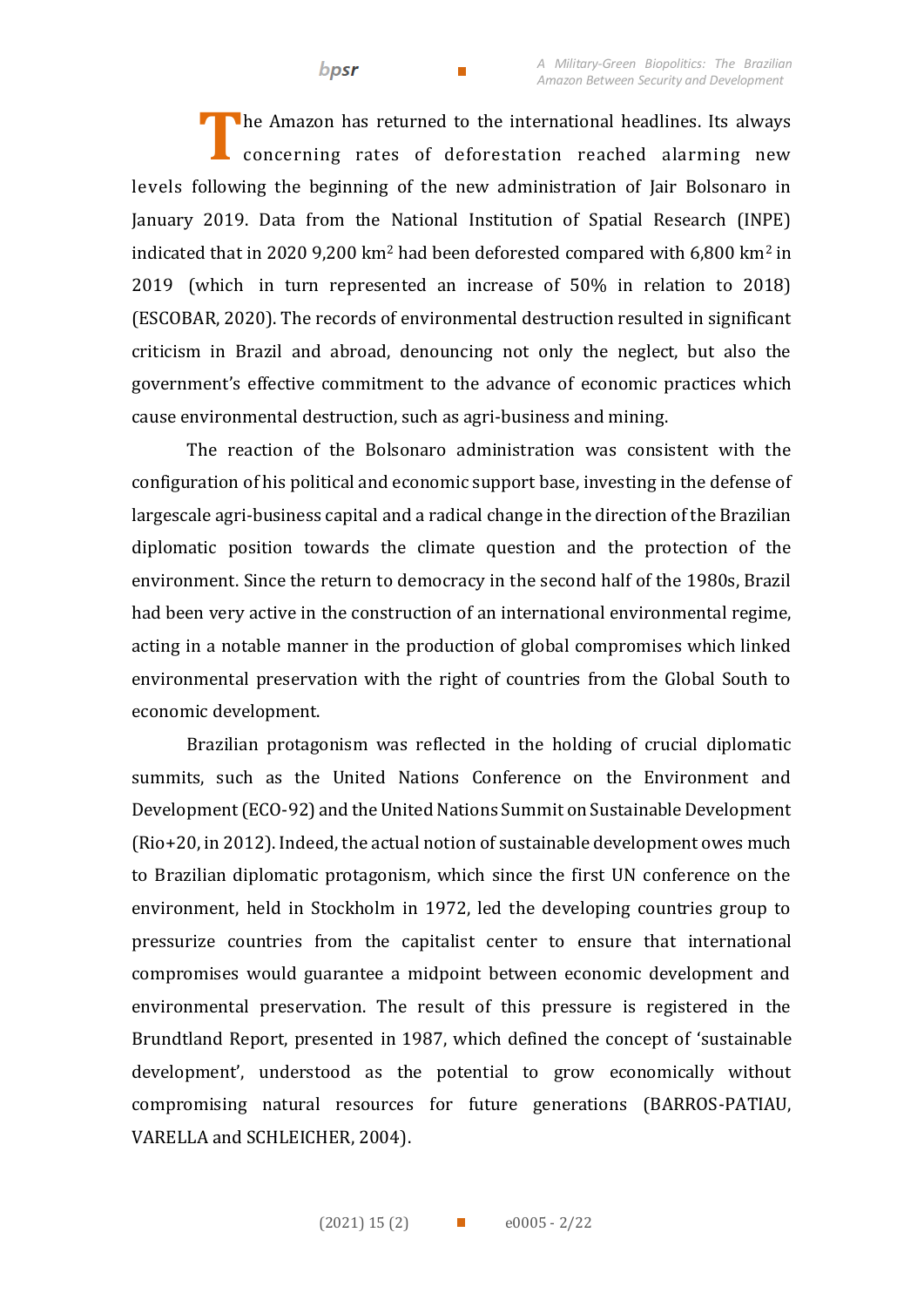bpsr

Brazilian diplomatic protagonism was, however, rapidly reversed by the Bolsonaro administration. In a speech at the opening of the 74th session of the United Nations General Assembly in 2019, Jair Bolsonaro spent part of his time defending a patriotic attitude to the Amazon, labelling as 'sensationalist' international denunciations of its deforestation. He also stated that it was 'a fallacy' to see the Amazon as the 'heritage of Humanity' or the 'lung of the world'. In relation to the indigenous peoples, Bolsonaro declared that they were victims of the actions of NGOs who wanted to keep them as 'cavemen'. While positioning himself internationally in defiance of the international environmental system which Brazil had helped build, Bolsonaro worked to re-dimension the domestic political and legal system aimed at managing environmental policy.

Domestic actions and the international positioning of the Bolsonaro administration explain the updating of a constant tension in relation to the Brazilian Amazon: the clash between national-developmentalist and preservationist postures. Both positions, however, are gradations within the same spectrum represented by the 'security' and 'development' binomen. Our hypothesis here is that the current situation In the Amazon reflects a revising of this binomen, redefining the balance of weight between economic exploitation and preservation of the Amazonian biome.

We propose here an analysis of the security/development binomen based on conceptual suggestions offered by Michel Foucault (1978) in studying the emergence of contemporary 'technologies of government' – from the end of the eighteenth century onwards –, simultaneously aimed at the management of populational contingents and individual disciplinarization. Foucault (2001) gave the name of biopolitics to this set of techniques aimed at promoting a 'surplus' of life and health for the collectivity (bios) at the same time that the dynamics of the circulation of products, people, ideas, and discourses were regulated in such a way to maintain a determined status quo. We understand that the connection between security and development is placed in the field of action of biopolitical practices. We are also in agreement with authors such as Mark Duffield (2007), for whom the biopolitical technologies of government surpass, at the same time, state borders, becoming global tactics aimed at the administration of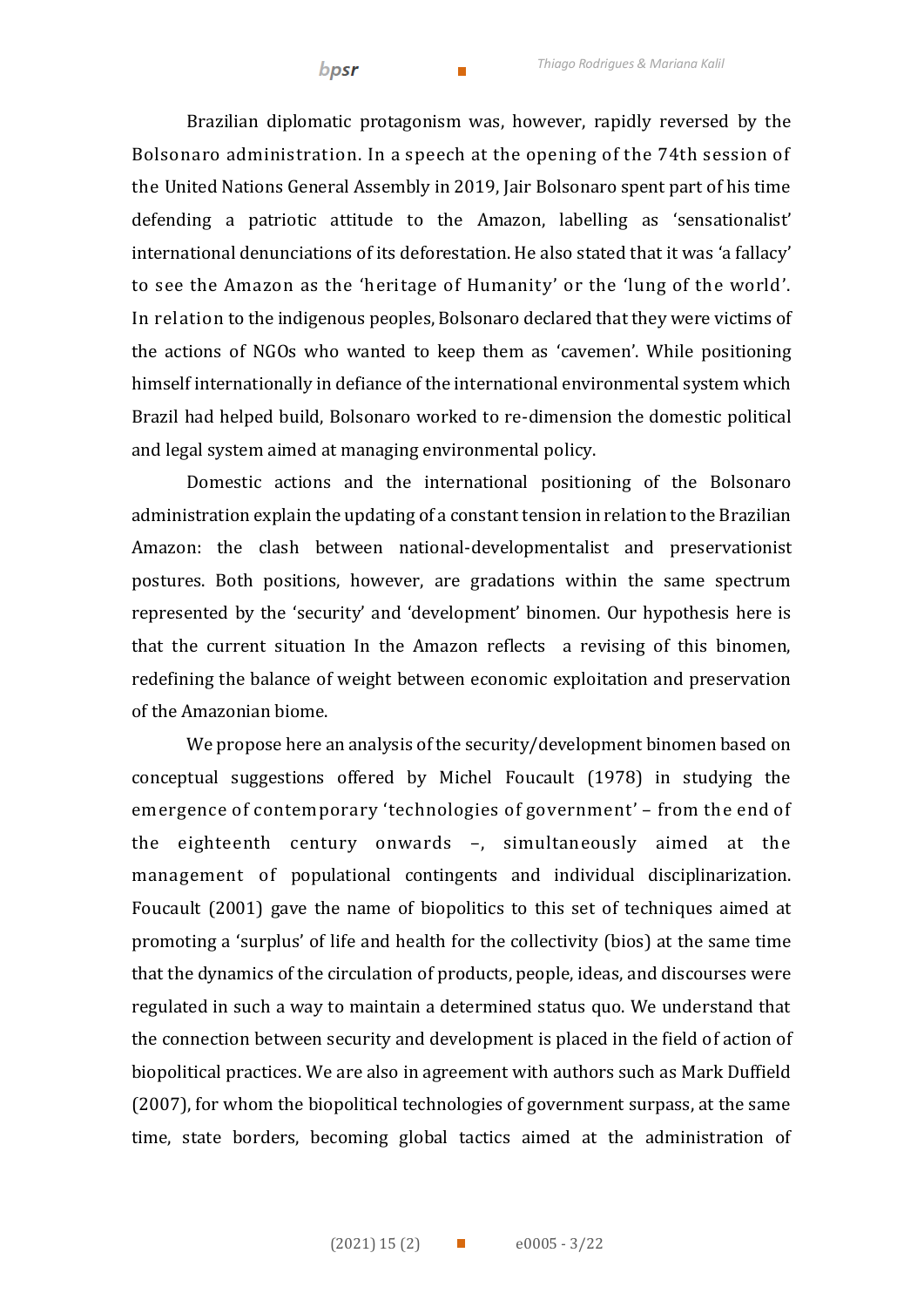populations and ecosystems, with the 'security' and 'development' binomen being the guiding concept of this.

In this sense, the definition of an equilibrium between the exploitation and preservation of the Amazon and its inhabitants obeys a biopolitical logic associated with the military, the understanding of which can be advanced by studying state policy towards the Amazon since the military led authoritarian regime (1964-1985). Thus, the 'security' and 'development' binomen in relation to the Amazon has as its operators the Brazilian Armed Forces and their particular vision of the forest. We propose in this way an analytical key to understand the process of change and revision of state policies in relation to the Amazon, based on the plans, programs, and discourse of the Armed Forces and their Amazonian policy.

The article is divided into three sections followed by the final considerations. In the first two, we present the principal projects and programs in the field of defense presented by the Brazilian state for the Amazon, from the 1960s to the present. Following this, we analyze these programs based on the notion of biopolitics and we demonstrate why it is possible to speak of an Amazonian biopolitics based on an analysis of the security/development binomen. Finally, we present some provocations in order to instigate reflection and debate about what we consider to be a new and authentic form of 'governing' the complexity called the Amazon.

## **Amazonian biopolitics**

Michel Foucault (1978) coined the concept of biopolitics to study the transformation of governmental practices in European societies in the urbanization and industrialization process at the end of the eighteenth century and the beginning of the nineteenth. Foucault observed that 'governing' came to simultaneously demand paying attention to the individual body of each member of society and the necessities and specifities of the set of these individualities which came to form 'populations' with their own dynamics. Thus, along with the techniques which aimed to discipline the individual bodies, it was necessary to develop new techniques or technologies aimed at 'regulations of the population', accepting that the set of individuals of a society does not only form an amorphous mass, but a live collective body, with its own dynamics and necessities (FOUCAULT, 1978, p. 141).

bpsr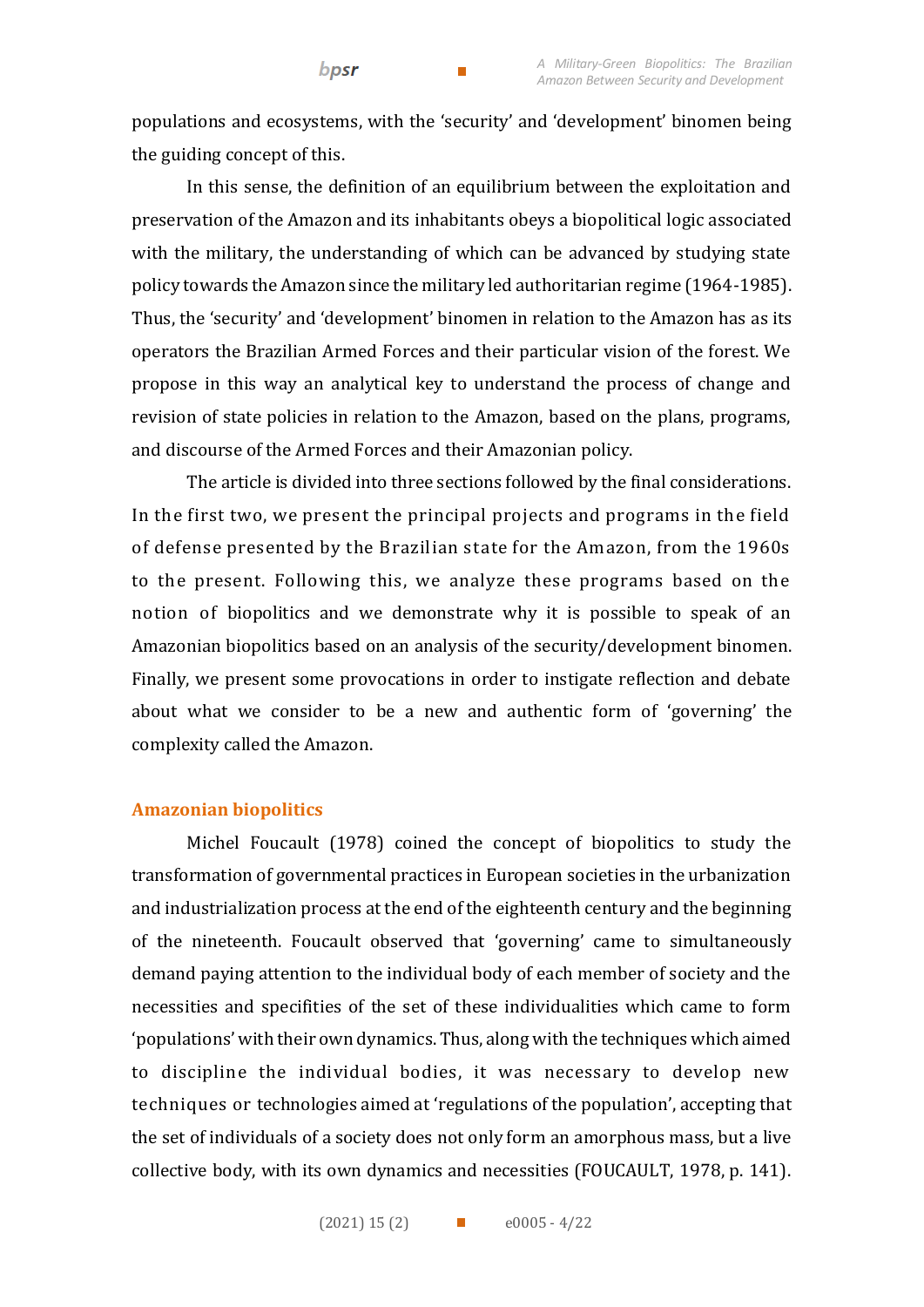In the emerging modern society, industrial capitalism demanded intensive labor. The concentration of millions of people in new industrial cities provoked, however, challenges to governing. Workers collected in degrading conditions and submitted to constant exploitation were converted into potential insurgents. The unsanitary conditions to which they were subjected not only instigated revolt, but also weakened the capacity to work. Problems such as this motivated "Regulatory biopolitics [that] emerged out of the statistical, demographic, economic and epidemiological knowledge through which life was being discovered in its modern societal form, that is, as a series of interconnected natural, social and economic processes operating in and through population" (DUFFIELD, 2007, p. 06).

With the expansion of the industrial capitalist model, first in Europe and afterwards in the Americas and parts of Asia, local versions of biopolitical strategies emerged in order to administer the tension between the unequal production and appropriation of wealth in complex societies and dynamic environments (DUFFIELD 2007; MACIEL and DUARTE, 2019; RODRIGUES 2012a). A fundamental element of the concept of biopolitics is what calls attention to the 'productive' forms of the exercise of power, and not only its 'negative' forms. For Foucault (1978), the theories of power offered by Western political philosophy are centered on the 'negative' effects of power, in other words, the capacity that the exercise of power has to coerce, restrain, silence, and make people die. Without denying this dimension, Foucault (1978) highlighted the 'positive' aspect of power; not in the sense of 'benefit', but of 'productive'.

For him, the exercise of power also produces things: behavior, ideas, resistance. For this reason, the government of populations in modern societies not only follows the coercive or negative component, but also the productive, the inductive, the 'positive'. Thus, biopolitics, as the set of techniques of government operationalized by 'dispositifs of power', invests in the formation of the citizen, their identity, productive capacities, interfering in the environment where they live to offer more health and technical abilities – which enables them to work – and at the same time 'integrates' society and the economy, avoiding discontent, dissidence, and resistance (FOUCAULT, 2001). For those who, despite biopolitical investments, continue to represent a threat to the economic, political, and social order, there always remains the repressive apparatus, such as the armed forces.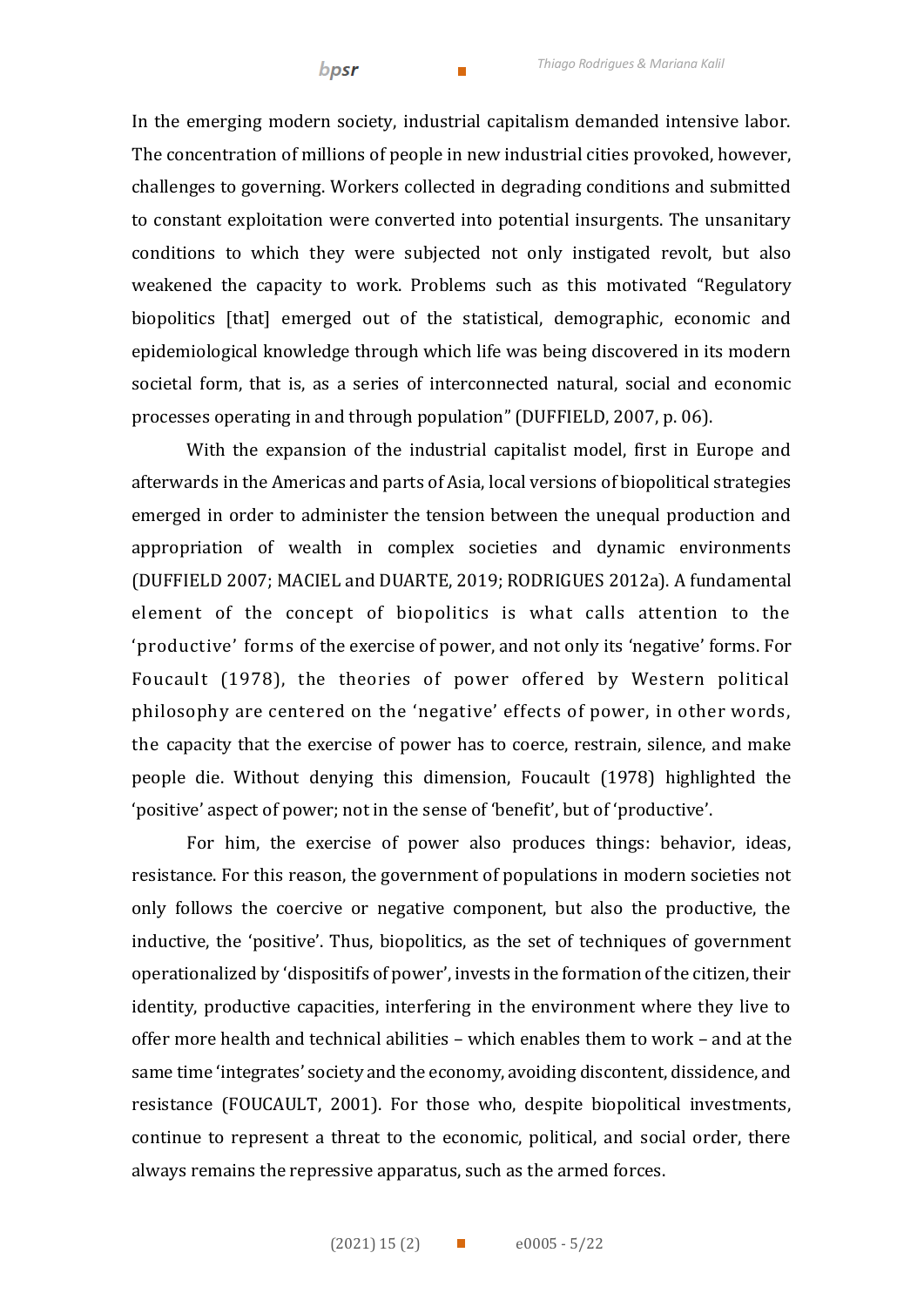In Brazil, since the nineteenth century, the Armed Forces, especially the Army, have assumed a role not only guaranteeing national sovereignty, but also the task of guaranteeing a determined conception of political and social order, acting as arbitrators in the political sphere which it eventually could intervene in to assure order. The Republic was established in Brazil in 1889 by a military coup led by the Army; the oligarchical regime was overthrown in 1930 by another military coup; Getúlio Vargas' dictatorship was ended in 1945 by military pressure; Jucelino Kubistchek's ability to assume office in 1955 was due to 'legalista' military officers in face of the threat of a new coup; João Goulart's civil government was overthrown by conservative military officers in 1964. The same Armed Forces that had been responsible for the 1964 coup and who led Brazil afterwards coordinated the redemocratization process, formally concluded with the 1988 Constitution and the first presidential elections in three decades held in 1989. In these moments of intervention, the military sought to establish a model of sociability and order based on an idea of supposed 'social and racial harmony' in Brazil, fostering social policies while maintaining tactics of repression.

bpsr

Among the policies aimed at maintaining this internal order are those aimed at the Brazilian Amazon and its inhabitants. Although military attention to the Amazon originated in the colonial and imperial periods and in the First Republic, it was only in the 1950s that more robust initiatives in relation to the Amazon were drafted by the Brazilian state, with the crucial participation of the Armed Forces. After the 1964 coup, the military came to develop and implement plans for the economic integration of the Brazilian Amazon with the rest of the country. We argue in this article that these plans follow a design which allows us to analyze them in biopolitical terms, since they combine 'positive' and 'negative' elements of the exercise of power and had as targets the different populational segments inhabiting the Amazonian space (indigenous peoples, migrants, riverside populations) and control of the natural resources in the region. Simultaneous to military's traditional concern with the military control of the territory, initiatives were developed to organize the economic exploration of the Amazonian biome based on the authoritarian regime's interpretation of the relationship between security and development.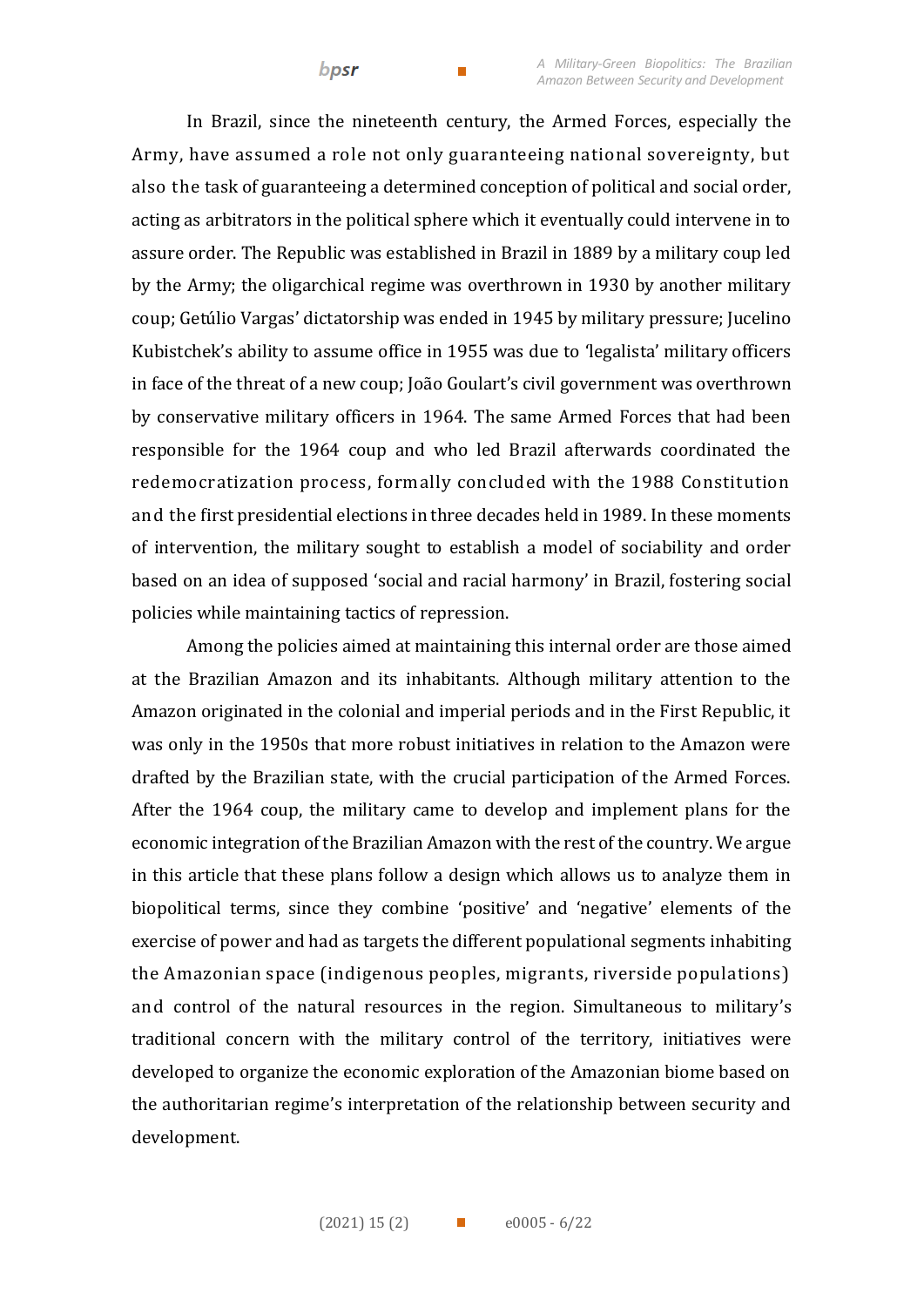In this context, Brazilian state policy for the Amazon was revised. Our hypothesis is that Brazil's Amazon policy shows how the security/development binomen was operationalized in the country shaping an Amazonian biopolitics that was updated in the post-1985 democratic period, demonstrating the elements of continuity between the doctrine of national security of the authoritarian regime and the defense policies and strategies of the democratic governments. From the speech given by Araújo Castro at the 18th session of the UN General Assembly to that of Jair Bolsonaro, at the 74th session, it is possible to identify the recombination of the elements of security and development. Understanding how these are defined and are related is fundamental to understanding how the Amazon is understood by the state and by Brazilian political, social, and economic forces. This complex understanding of the way of facing the Amazon is always in a dialectic relationship with the structural constraints placed by the international system and the interests and discourses put in movement by other states, NGOs, companies, and international organizations. Amazon is a breadbasket and source of endless natural wealth and cultural diversity, and also a laboratory to analyze the complexity of relations of power in Brazil, and Brazil's relations in the contemporary world.

### **'Integrate not to surrender'**

In a 2013 interview, General Eduardo Villas Bôas, then military commander of Amazonia, declared that "since Amazonia is not integrated with the rest of the country, there is no knowledge of its reality, its potential, in the south. It is as if it were a colony of Brazil" (REIS, 2013). In this interview the general, who was commander of the Army between 2015 and 2019, dealt with themes such as the demarcation of indigenous lands, the presence of NGOs in the environmental field, and the rights of the first peoples, and the role of Armed Forces in the region.

For Villas Bôas (REIS, 2013), the demarcation policy for indigenous land was problematic because it prioritized the delimitation of areas without permitting the economic action of private enterprise in collaboration with the first peoples. Indigenous lands are thus the target of action of the above mentioned NGOs which "often act in a sense opposed to interests of the Brazilian government" (REIS, 2013). In a somewhat cryptic manner, the declaration referred to the action of foreign and Brazilian NGOs (many of them funded by foreign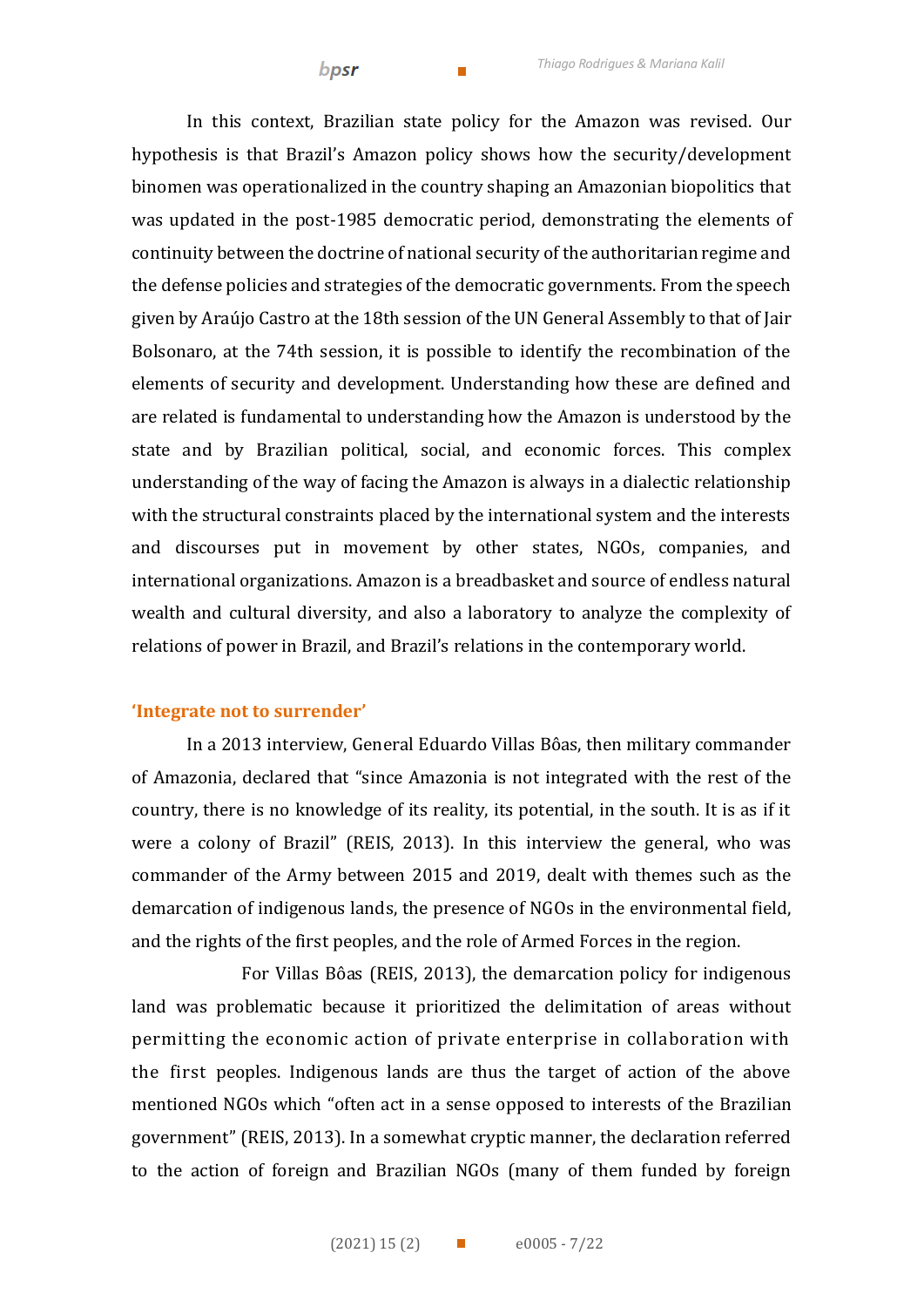sources), which updated the traditional fear of the Brazilian Armed Forces of a possible internationalization of the Amazon, or the intervention of foreign powers interested in the mineral wealth and biodiversity of the tropical forest.

 $\overline{\phantom{a}}$ 

bpsr

The concern with the territorial control of the Amazon comes from colonial times. Between the eighteenth and nineteenth centuries, Portugal sought to consolidate its presence in the region through the tactic of building forts in strategic places, such as the mouth of the Amazon. The exploitation of autochthone plants and products interested the Spanish, French, and Dutch in their colonial enterprises. The choice of the physical presence, with military posts and civil colonies, continued to be the principal focus of the Brazilian state's plans for the Amazon after independence.

After the attention given to the Amazon during the economic cycles of latex – 1879-1920 and 1939-1945 – a new wave of interest of the state in the forest emerged in the 1960s, especially after the establishment of the authoritarian regime led by the military in 1964 (SOUZA, 2019). At this time, the idea of 'international greed' coveting the Brazilian Amazon became part of national strategic thought, motivating a set of civil and military programs and initiatives, with the aim of increasing the military and civil presence, as well as integrating the Amazon with the most dynamic economic center of the country, located in the South-Central part of Brazil. In the post-Second World War period, the federal government's attention to the region was initially propelled in 1953 with the creation of the concept of 'Amazônia Legal', including municipalities in the states of Amazonas, Pará, Goiás, Acre, Maranhão, and the then territories of Rondônia, Roraima, and Amapá<sup>1</sup>.

In 1966, under the authoritarian regime, the Superintendence of Development in the Amazon (SUDAM) was created. This was a federal agency aimed at coordinating and accompanying the implementation of the programs considered to be priorities by the Brazil state in 'Amazônia Legal'. The Executive Council of SUDAM included presidents of state banks, the ministers

\_\_\_\_\_\_\_\_\_\_\_\_\_\_\_\_\_\_\_\_\_\_\_\_\_\_\_\_\_\_\_\_\_\_\_\_\_\_\_\_\_\_\_\_\_\_\_\_\_\_\_\_\_\_\_\_\_\_\_\_\_\_\_\_\_\_\_\_\_\_\_\_\_\_\_\_\_\_\_\_\_\_\_\_\_\_\_\_\_\_\_\_\_\_

<sup>1</sup>Since the 1940s three territories were created in the Amazonian region under the administration of the federal government: Rondônia, Roraima, and Amapá. Thei r direct administration by the federal government indicates the strategic importance attributed to the Amazon region and its frontiers, since the three territories in question border Bolivia (Rondônia), Venezuela and Guyana (Roraima) and French Guiana Francesa and Suriname (Amapá). Rondônia became a state in 1982, Roraima and Amapá in 1988.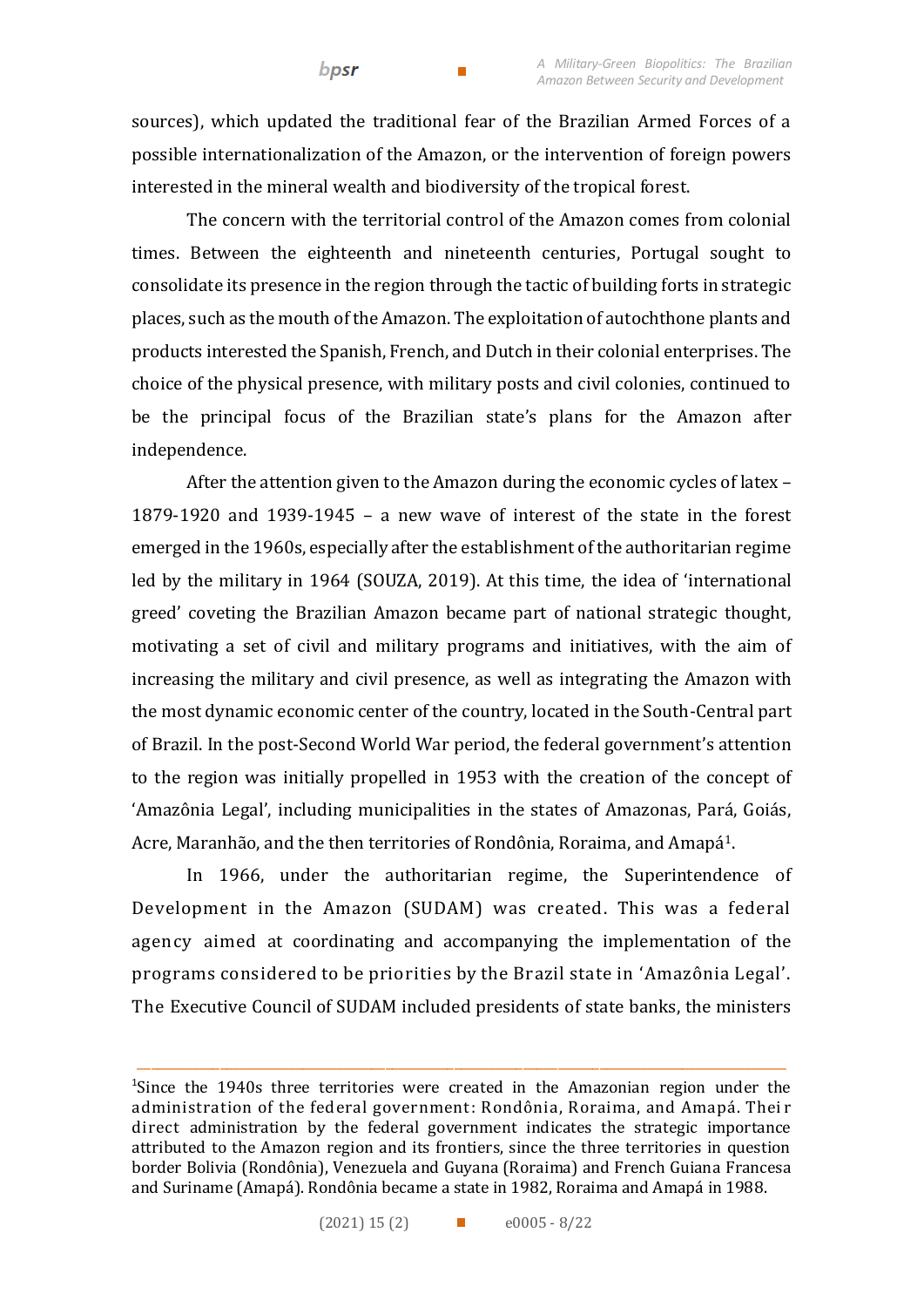of the Economy and Foreign Affairs, and the Chief of the Joint General Staff of the Armed Forces. SUDAM was part of a set of decisions by the authoritarian regime based on the motto 'integrate not to surrender', in other words, connecting 'Amazônia Legal' to the Brazilian economy and life to prevent a foreign invasion. This objective was part of the strategic planning of the regime that was conceived and developed by the Brazilian War College (ESG) centered on the combination between the concepts of 'national security' and 'development'.

It was in the ESG that the influence of the United States doctrine of hemispheric security, aimed at containing communism in the context of the Cold War, was welcomed and adapted in Brazil. The Kennedy and Johnson administrations modelled US policy towards Latin America using a non-exclusively military logic. The Secretary of Defense of the two presidents, Robert S. McNamara, was the person most responsible for developing the concept of strategic relationship in the continent centered, precisely, on the concepts of 'security' and 'development'. For McNamara "in a modernizing society, security means development (…) Security is development. Without development, there can be no security. A developing nation that does not in fact develop simply cannot remain 'secure'" (McNAMARA, 1966, p. 05). McNamara (1966) understood "development" as the "economic, social, and political progress" which promotes "a reasonable standard of living" (McNAMARA, 1966, p. 05). Although not explicitly, it is obvious due to the context of confrontation with China and the Soviet Union, that McNamara is referring to a model of life and development linked to the capitalist bloc. The citations from McNamara are taken from a speech he made in Canada, two years before he left the position of US Secretary of Defense to assume the presidency of the World Bank, a position he would hold until 1981, and where he would apply his thesis of the irreparable connection between 'security' and 'development' (McNAMARA, 1968).

Also in 1966, ESG published its Manual, in which it established the model for the training of officers and high-ranking civilians in the Brazilian state (judges, prosecutors, police chiefs (delegados), diplomats) or holding important positions in civil society (entrepreneurs, journalists, academics, economists, jurists). The document is organized around the connection between security and development (ESG, 1966). After 1964 ESG became the center for the formulation of concepts on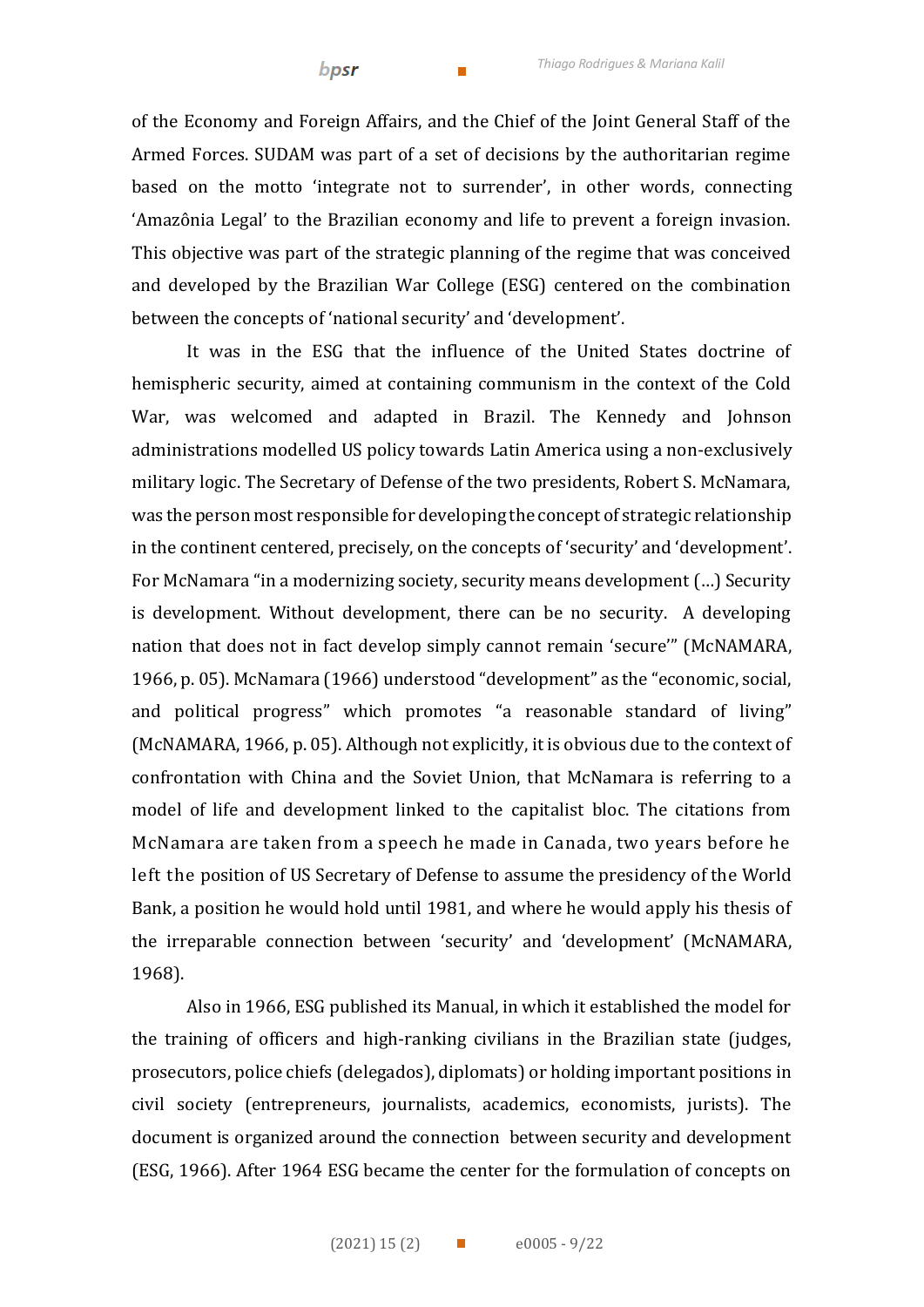which the authoritarian regime was to be based – such as the definition of 'national objectives' – and the center to produce what Dreifuss (1981) called the 'technobureaucracy' of the regime. The Manual thus came to fulfill the role of standardizing the education of this 'techno-bureaucracy'. Moreover, the notion of economic 'development' with the control of political opposition (whether pacific or armed) became the local version of the hemispheric doctrine defended by the US.

One of those most responsible for the incorporation and adaptation of the security/development binomen in the Brazilian context was General Golbery do Couto e Silva, an intellectual central in the preparation of the political and geopolitical thought of the authoritarian regime. Based on Couto e Silva's reflections the Doctrine of National Security was published in 1969. The document redefined the fundamental concept of 'national defense', moving from the conception of protection against external enemies (other states) to the repression of the 'internal enemy', in other words, 'communism'. 'Communists' came to be considered as all outspoken opponents of the regime – communists, liberals, socialists, reformist Catholics, and even nationalist soldiers – whether pacific or violent (urban and rural guerillas) (CUNHA, 2020).

However, the Doctrine did not only establish the repressive means to maintain internal order. Through the association between development and security, "the Doctrine of National Security made a comparison between security and social welfare" (COIMBRA, 2000, p. 10). Therefore, alongside the repressive apparatus established by the regime, there was a concern with the economic development of Brazilian capitalism, with state investment and incentives for Brazilian and foreign private enterprise. The years of greatest repression by the authoritarian regime – between 1968 and 1973 – were also known as the years of the 'Brazilian miracle', with a growth of GDP of around 10% a year (VELOSO, VILLELA, and GIAMBIAGI, 2008).

In this way, when the US doctrine of hemispheric security was updated in the 1960s, based on the logic of security and development, it found in Brazil a favorable field to receive and adapt it. Even before 1964, during Goulart's administration with progressive characteristics, its foreign policy was organized on the idea of autonomy in the search for international partnership and an orientation to the so-called '3D doctrine' – development, disarmament, and decolonization – announced by the

bpsr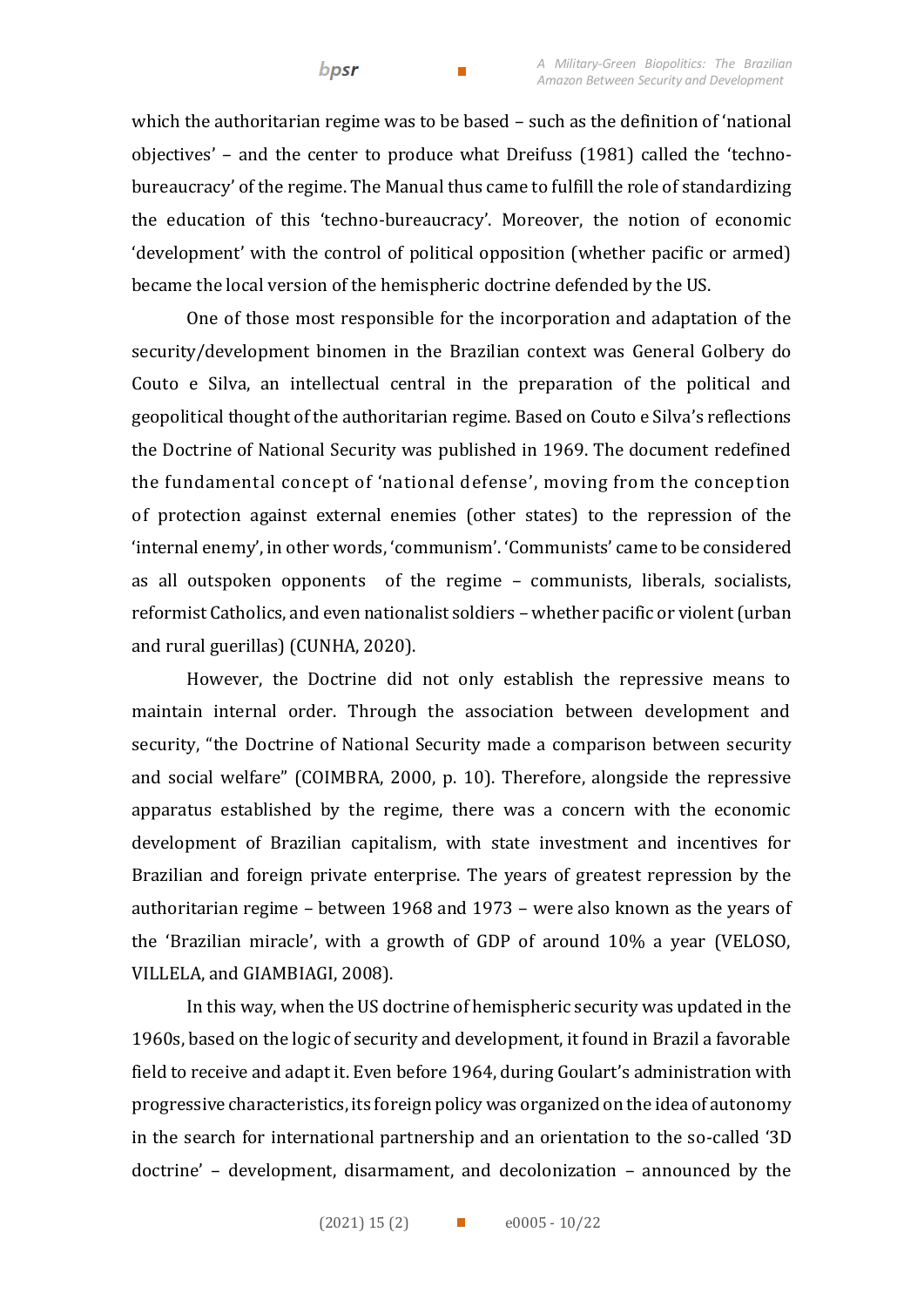Minister of Foreign Relations Araújo Castro at the opening of the 18th Session of the General Assembly of the UN. For Castro – and internationally recognized Brazilian thinkers such as the doctor and geographer Josué de Castro –, the question of development signified social justice and overcoming misery and hunger, in an environment of security guaranteed by the abandonment of the arms race and the renunciation, by the powers from the Global North, of colonial claims. The interpretation of development and security among Brazilian conservatives was different, as shown by the work of Couto e Silva. For them, security signified maintenance of the traditional political and economic order, without any resistance, associated with the social policies operated by the state in a paternalist form and linked to the production of sociabilities related to capitalism and shaped by the social inequalities.

It was in this context, and with the incorporation of the security/development binomen, that the Amazon became once again the focus of attention of the Brazilian military. At the end of the 1970s the 'Zona Franca' began to operate in Manaus, capital of the state of Amazonas, a tariff exemption area intended to encourage the establishment of vehicle and electronics assembly plants created in 1967. Also in 1967 the protection system for indigenous populations was reformed through the creation of the National Indian Foundation (FUNAI). The state guardianship model for indigenous peoples had been established in 1910, with the Indian Protection Service (SPI). The idealizer and the first director of SPI was an army officer, Marshal Cândido Rondon, celebrated at the time for commanding reconnaissance missions in remote areas of Brazil – such as Pantanal and the Amazon – founding villages, extending the telegraph network and making contact with indigenous populations in order to integrate them in Brazilian society.

The model of the relationship of the Brazilian state with the indigenous populations in the Amazonian space was established by SPI based on three points: the idea that the first peoples needed to be 01. 'taken into guardianship', since they were not in a condition to integrate themselves in an autonomous forms, 02. 'protected' from the economic action and the possible violations of modern society, and 03. 'integrated', in other words, incorporated in Western 'civilizational' patterns although maintaining characteristics of their own culture (GOMES, 2009). In 1973 the authoritarian regime published the Indigenous Peoples Statute,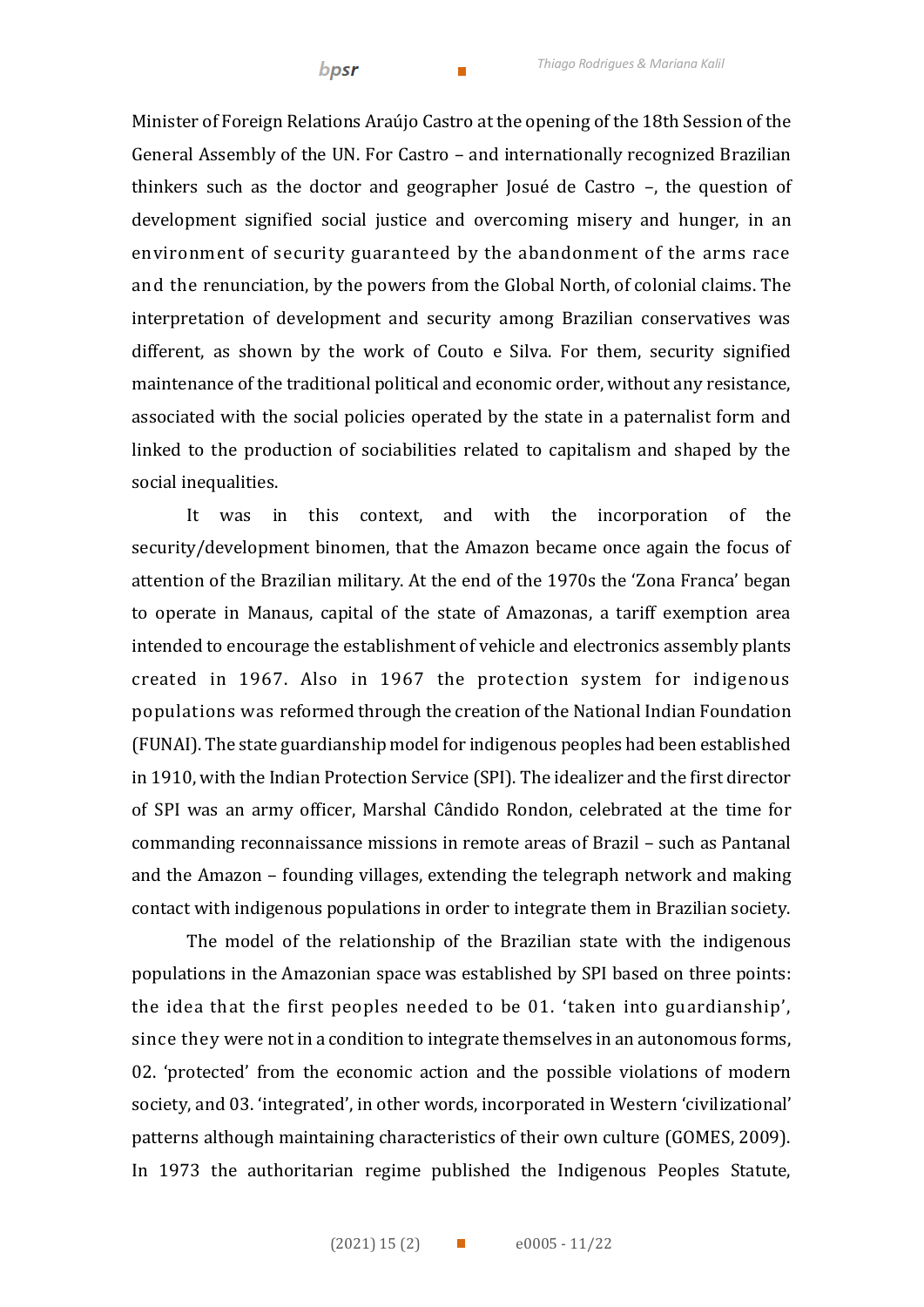establishing parameters to achieve the three items above. Although the definition of 'indigenous territory' established its inviolability in relation to any advance of non-Indians, the regime reserved the right to intervene in indigenous reserves when there was a need for 'national security', such as a threat of foreign intervention, the discovery of strategic natural resources, or the movements of 'internal enemies' (DUARTE, 1994). It is not a coincidence that in 1972, the Armed Forces began an offensive in the Araguaia River region, in the east of the Amazon, against a guerilla force organized by the Communist Party of Brazil inspired by the Cuban model of revolutionary 'foquismo'. The guerrilla force was decimated and the majority of guerillas were killed in combat or executed after being captured (PAZ, 2008).

Since the security/development tactics combined repression and economic investment, civic-military actions involving medical care, education and provision of infrastructure for target populations, at the end of 1972, General Médici's administration created the Brazilian Agricultural Research (EMBRAPA), a public company aimed at, amongst other objectives, the development of seeds, cultivation techniques, and the preservation of harvests. The first region to receive EMBRAPA projects was the savanna zone which marked the transition from the 'cerrado' to the Amazon forest. This region became an agricultural frontier occupied by farmers from the south of Brazil who received large properties on federal lands and assistance from EMBRAPA specialists to grow soybean or implement extensive cattle ranches. This part of Brazil became the largest producer of soybean in the world, while the same region has the highest rate of deforestation in the Amazon forest. The agricultural frontier of the Brazilian north and center-west also registered a constant conflict between colonists, 'fazendeiros'*,* and miners and the indigenous populations and peasants, resulting in massacres, environmental destruction, and the forced dislocation of the first people (LOUREIRO and PINTO, 2005).

The physical integration of the Amazon with the rest of the country and the increased generation of electric energy were a central part of the authoritarian regime's plans, echoing old projects for constructing railways and establishing waterways. Following the road transport model adopted in Brazil in the 1950s, the authoritarian regime drafted a project to construct an extensive road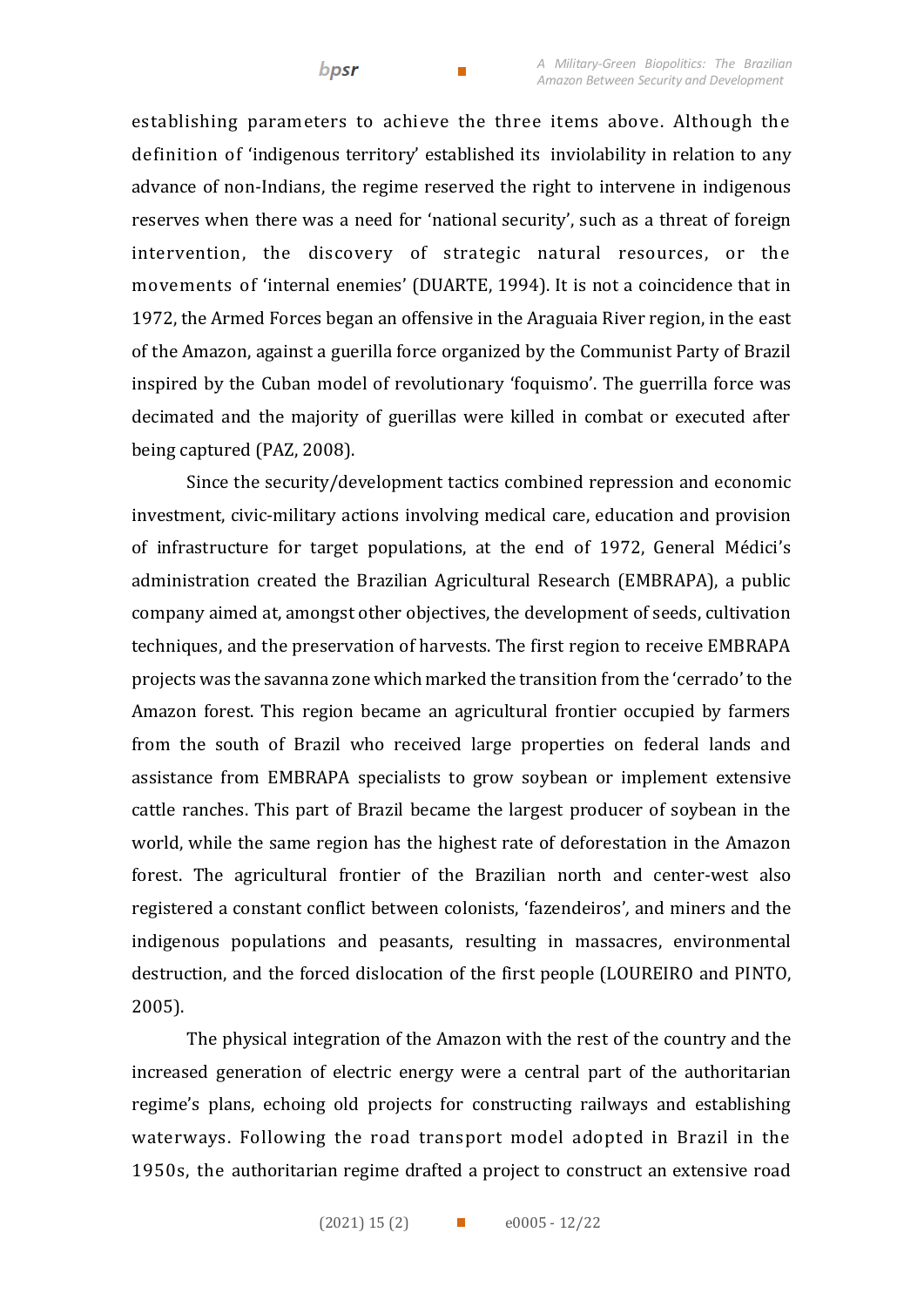called the 'Transamazônica' highway. Intended to link the northeast of Brazil with the Peruvian frontier, crossing the entire Amazon from east to west, the road was opened in 1972, covering 4300 km of the 8000 km originally intended. Along the highway urban modules were established, consisting of residences, local commerce, and lands for cultivation and raising cattle. The authoritarian regime's intention was to 'vivify' the forest, which reflected its stated objective - 'integrate not to surrender'. Most of these urban settlements failed and their populations migrated to other regions in the country. The road is now only partially asphalted and it did not fulfill its colonization and integration role.

The initiatives of the authoritarian regime for the Amazon, guided by the security/development binomen, were the expressions of a biopolitics aimed at the Amazonian region and its populations (original or migrants from other parts of Brazil). Like a 'government dispositif', the Amazonian policy of the military combined welfare initiatives (for the indigenous peoples), 'civilizing' actions, capitalist economic development, geopolitical occupation, the development of agricultural technology, military defense, and the repression of the communist 'internal enemy': security and development, welfarism and coercion. As biopolitics, these initiatives were aimed at the management of life – human and natural – in the Amazon, responding to the reception and adaptation of structural elements of the international system of the Cold War. The 'internal colonization' of the Amazon took the form of tacit biopolitics during the authoritarian regime but was not limited to this historical period in Brazil.

#### **Monitor not to surrender**

On 28 February 2021, an Indian rocket put into orbit Amazônia 1, a satellite produced by the Institute of Spatial Research (INPE), linked to the Ministry of Science and Technology. According to the team which prepared the satellite, its principal function was to monitor the infrared data and images from the Brazilian Amazon in order to locate foci of deforestation, control the advance of agricultural advance, and monitor underground wealth, amongst other functions. Amazônia 1 was celebrated by INPE and the Bolsonaro administration. It was the first satellite totally designed and produced in Brazil, which guaranteed autonomy in the control of air space, soil, underground, and the water in the Amazon.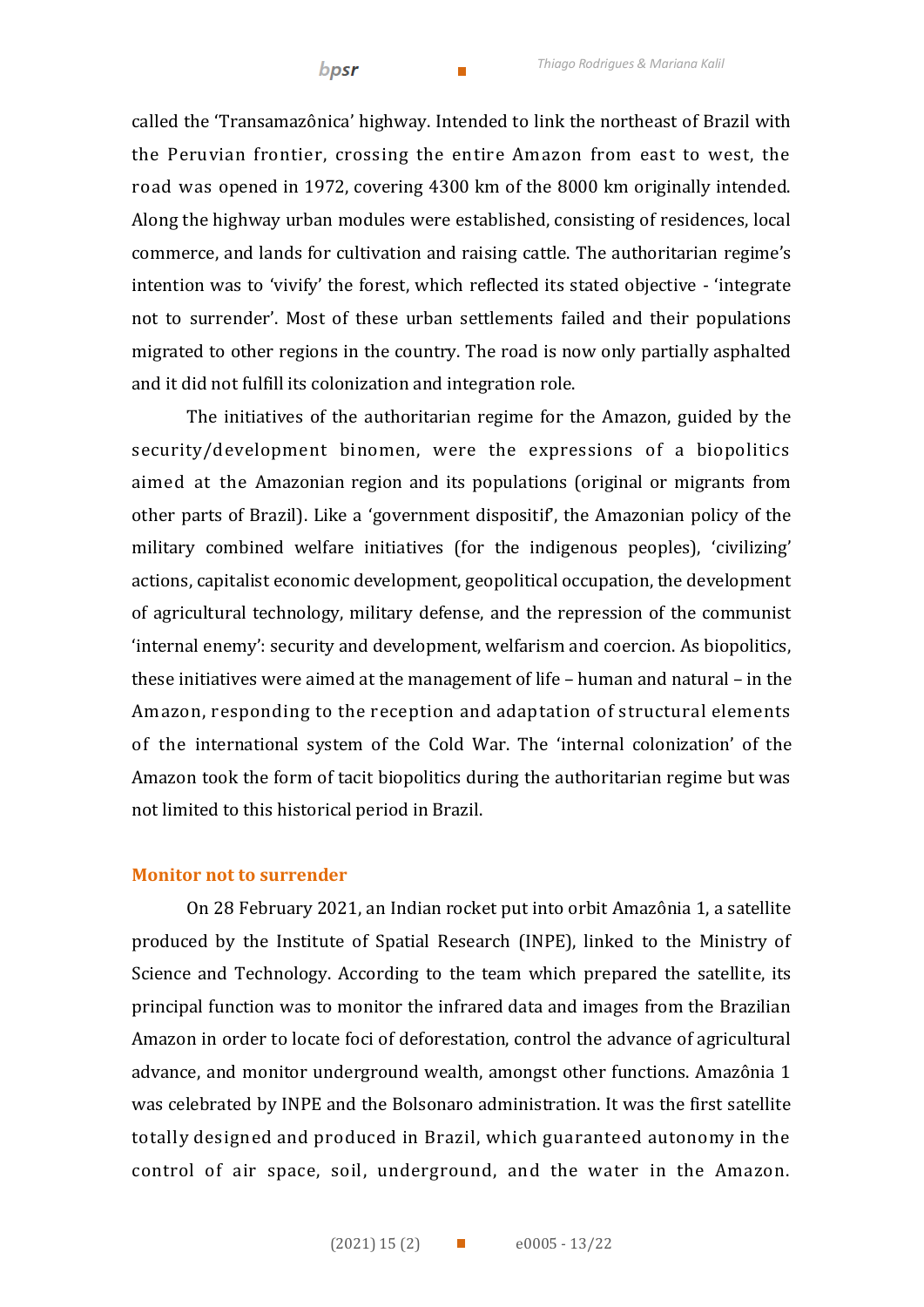However, the process of the electronic surveillance of the forest and its savannas is not something new.

 $\mathcal{L}_{\mathcal{A}}$ 

bpsr

In the 1990s, the Fernando Henrique Cardoso administration funded the project to establish the Amazonian Surveillance System (SIVAM), consisting of land radar, aircraft with mobile radar, and satellite images. At the time, the project caused a controversy, because in addition to overpricing it involved the purchase of equipment from Raytheon, an American company from the military sector, leading to the possibility of the leaking of Brazilian strategic information about the Amazon. SIVAM, which began to operate in the Lula da Silva administration, is a full part of a broader project called the Amazonian Protection System (SIPAM), operated by the Air Force aimed at controlling Amazonian air space, verifying the flux of illegal flights, mainly linked to drug traffic (LOUREIÇÃO, 2006; RODRIGUES, 2012).

Investment in updated remote monitoring technologies was propelled through the publication of the National Defense Strategy (END), in 2008. In the original document and the two revisions made to it – in 2012 and 2020 –, as well as the revisions of the National Defense Policy (PND), the Amazon continued to be important for Brazilian defense policies. Among the mentions of the Amazon in PND 2020, the following is quite illustrative:

2.2.11. The enormous territorial extension of the Brazilian Amazon, its lower demographic density, and the difficulties of mobility in the region, as well as its mineral resources, its hydro-energetic potential and the valuable biodiversity it houses, demand the effective presence of the state, aimed at its defense and its integration with the other regions in the country, contributing to its national development (MINISTÉRIO DA DEFESA, 2020, p. 08).

The above extract has all the elements of the security/development binomen for the Amazon, highlighting the need for the 'presence of the state' in an 'enormous territorial expansion', little inhabited and isolated from the rest of the country, rich in natural resources and biodiversity, and which needs to be 'defended' and 'integrated' with the other regions of Brazil for the benefit of 'national development'. In this way, it is important to highlight that despite the current fiscal crisis of the Brazilian state and the historical discontinuities in investment in the area of national defense, the Amazon has been receiving constant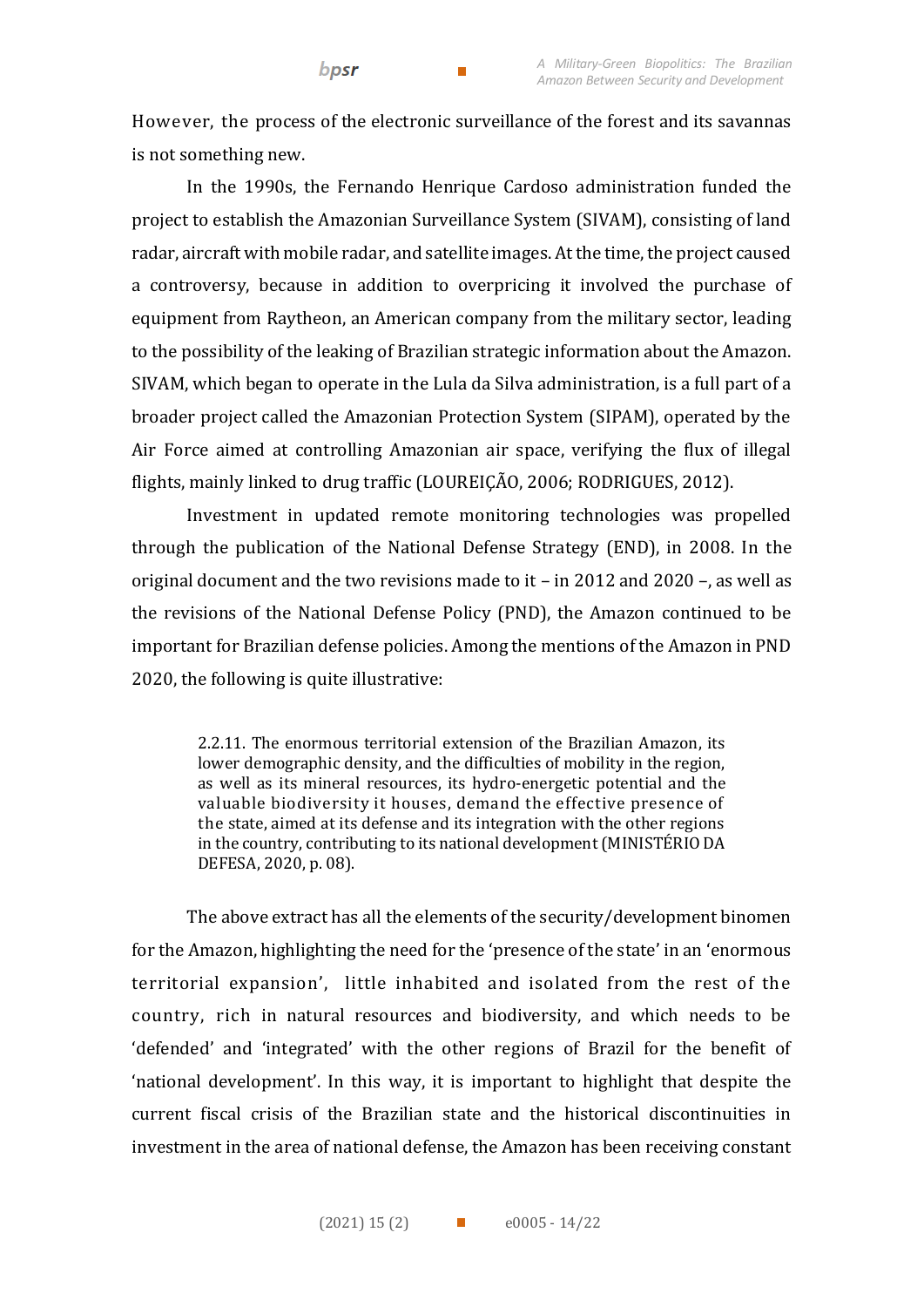attention since the 1960s, always aimed at the connection between security and development.

This continuous attention has been maintained even with the changes in the political regime and despite the different political and ideological tendencies in Brasília. In the same year that José Sarney was elected indirectly as the first civil president of Brazil since 1964, the 'Projeto Calha Norte' (Northern Margins Project) was launched aimed at establishing civilian colonies and military bases in land alongside the main rivers in the Amazon region, frontier areas, and strategic towns (FERREIRA, 2010; MYIAMOTO, 2008). In the Cardoso administration it was strengthened as part of SIPAM, while in the Lula da Silva and Dilma Rousseff administrations, the Project, by now transformed into the 'Calha Norte' Program (PCN), came to cover "194 municipalities in the original states [Amazonas, Pará, and Amapá] plus Acre and Rondônia, in a total area of 2,186,252 Km<sup>2</sup> (of which 10,938 Km were in frontier areas)" (FUCCILLE, 2015, p. 141) including ten indigenous peoples (FERREIRA, 2010, p. 206). PCN has constructed infrastructure (roads, ports, bridges) through partnerships between municipalities and the Ministry of Defense. It is important to highlight that the resources are used for civil and military purposes, with a major weight in recent years for initiatives with a civil impact (87% for civil purposes and 13% for military during the Rousseff administration) (FUCCILLE, 2015, p. 141).

The existence of multi-ministerial programs, such as SIPAM, does not hide the preponderance of the Ministry of Defense in projects aimed at the Amazon. It has been the military who have coordinated Amazonian initiatives since the 1960s, combining objectives of assistance and support for the civil population and indigenous peoples and economic activities with strictly military objectives. Defending the Amazon thus implied – for the Brazilian military – a connection between occupying, integrating, developing, and monitoring. The consistency and coherence of this vision in relation to defense of the Amazon independent of the political and ideological viewpoint in power at the federal level (RODRIGUES and KALIL, 2020).

For example, it was in the first administration of Lula da Silva that two legal documents, both from 2004, expanded the power of the Armed Forces to act in the Amazon region. The first, Complementary Law 117/04 gave police power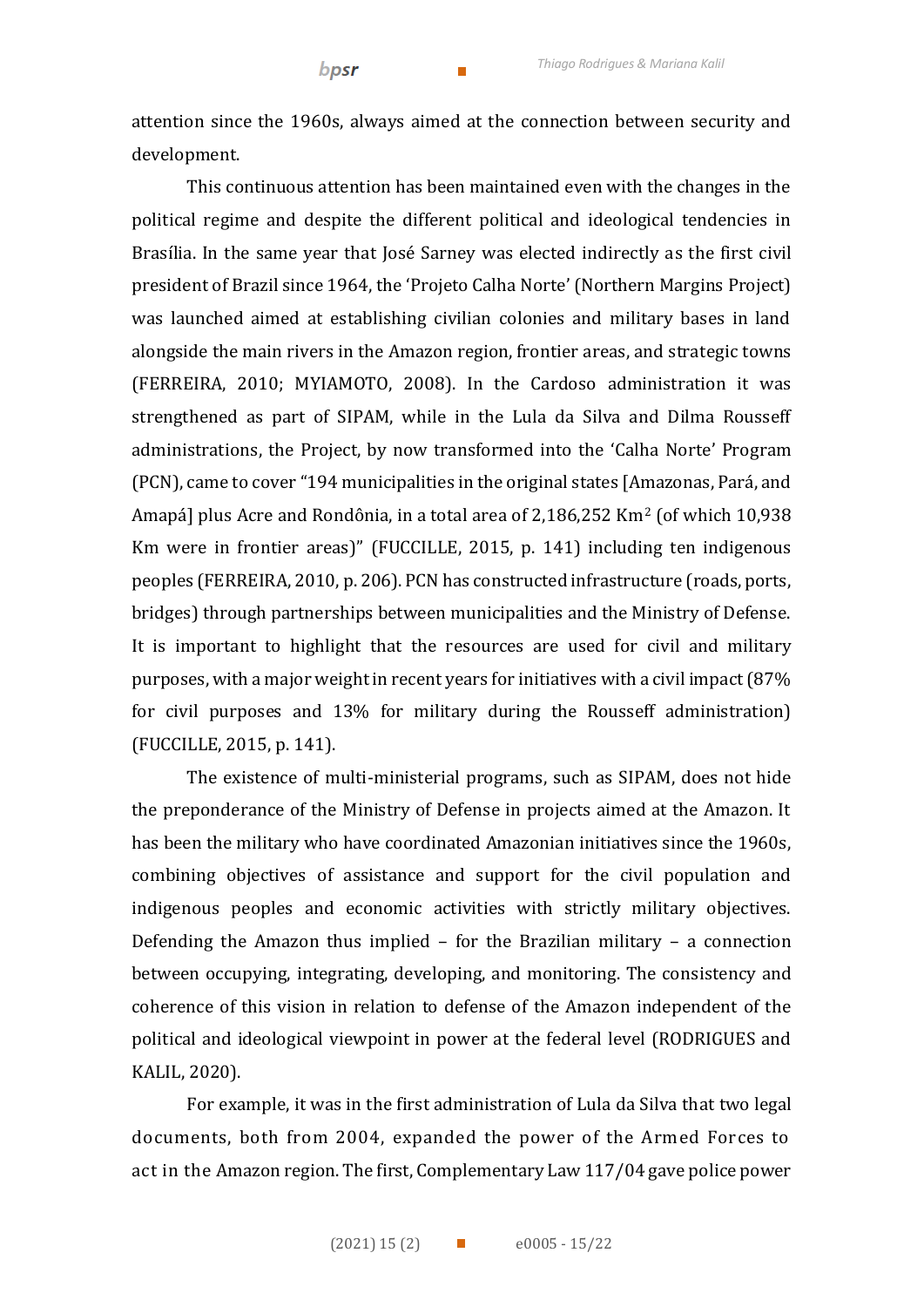to the Army in the frontier zone (up to 150 km from the frontier) which allowed them to search vehicles and make arrests. Decree  $n^{\circ}$  5.144/04 authorized the Air Force to intercept and even shoot down aircraft which invaded Brazilian air space. Although these laws applied to all of Brazil, the justification of the government was based on the argument that the Armed Forces need to collaborate with the Federal Police in operations against illicit transnational flows (FUCCILLE, 2015; RODRIGUES, 2012). In turn SIVAM commenced in the Cardoso administration, was implemented in the Lula da Silva administration, and now continues to receive investments from the Bolsonaro administration. Another example is the Special Frontier Platoons, army units of 50 soldiers deployed along the Amazonian frontier with neighboring countries. Mostly composed of soldiers of an indigenous origin, the platoons are advanced army bases which aim to 'vivify' frontiers in thick jungle without land contact with towns in the region. 26 in number, the platoons are an expression of the Armed Forces policy of maintaining a presence and, at the same time, stimulate the concept of integrating indigenous peoples, using the Army itself as an element for socialization and inclusion (DHENIN and CORREA, 2017).

In the Bolsonaro administration, the continuity of military programs for the Amazon – such as SIVAM, the frontier platoons, and the 'Calha Norte' Program – coexist with what Suely de Araújo (2020, p. 02) described as "a complete and total rupture" with the previous environmental policy. For Araújo (2020), Bolsonaro sought to completely modify the federal environmental structure, based on his own ideological perspective and associated with the presidential campaign. From an ideological point of view, the government expresses a denial of climate change and assumes a definition of development opposed to the notion of sustainability, which implies the admission that the economic exploitation of Brazilian biomes necessarily results in environmental destruction. From the political and economic point of view, the changes in the government structure sought to satisfy the agri-business economic groups who are an important political force in the Brazilian Congress.

The changes imposed by the Bolsonaro administration included the extinction of the Ministry of the Environment's special secretariat on climate change and the distribution of positions in agencies linked to this Ministry to officers from the Gendarmerie of São Paulo state in agencies linked to this ministry, such as the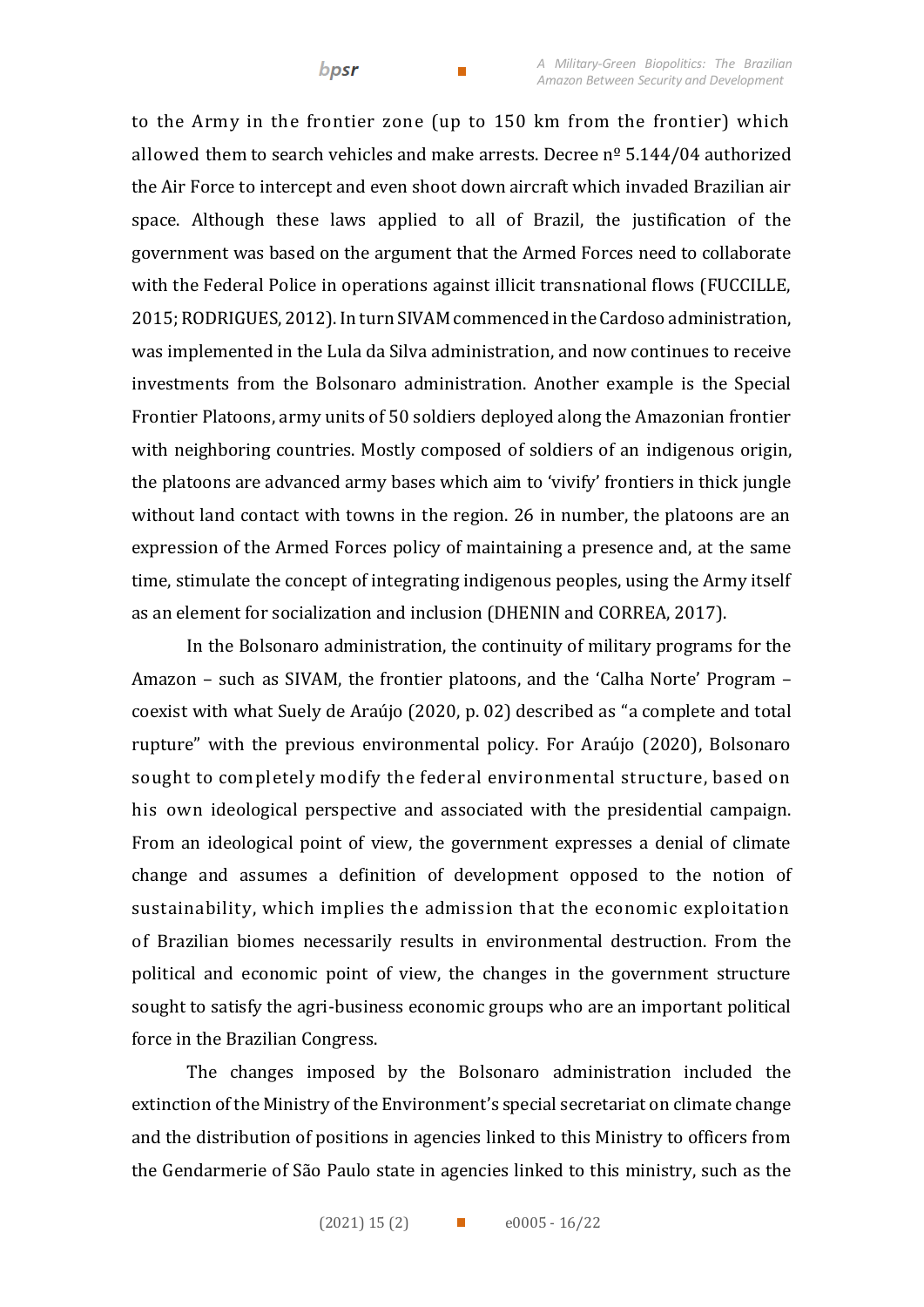Brazilian Institute of Environment and Natural Resources (IBAMA) and the Chico Mendes Institute of Preservation of Biodiversity (ICMBio) (ARAÚJO, 2020, p. 03). The Brazilian president even considered merging the Ministry of the Environment with the Ministry of Agriculture, a hypothesis which leaves explicit the government's understanding that the environment is subject to decisions in the field of agricultural economics. Protests by expressive sectors of civil society, academia, and public opinion prevented this merger from being implemented, but they did not prevent the undermining of the competencies of the Ministry of the Environment.

In 2019 and 2020, due to the international repercussion of the fires in the Pantanal and Amazon, the Bolsonaro administration came under diplomatic pressure, especially from the European Union. When the commercial agreement between Mercosur and the European Union was announced in September 2019, the French government opposed the signing of this due to Brazil's disrespect of the environmental agenda. A year later, in September 2020, European ambassadors based in Brasília sent a joint letter to the president demanding responses to the increase in deforestation in the Amazon and threatening with possible restrictions on the purchase of Brazilian agri-business products. In the following month, the European Parliament approved a resolution defending that specifically due to the Brazilian case, the commercial agreement between the EU and Brazil should not be signed. The resolution is not compulsory for European states, but until the present France is still refusing to sign the text.

The controversy between the two governments rekindled the discourse cultivated in military spheres since the 1960s about 'international greed' coveting the Amazon and European 'interventionism' in matters that were supposedly of exclusive Brazilian responsibility (RODRIGUES and KALIL, 2020). The concept goes back to Arthur Cezar Ferreira Reis' book 'A Amazônia e a cobiça internacional', published in 1965, when it's author held the position of governor of the state of Amazonas, having been appointed by the president of the authoritarian regime, Marshal Humberto Castelo Branco. The basic logic of the book – which until the present is part of the bibliography on courses on Brazilian advanced military studies – is that it is of foreign interest to occupy the Amazon in search of its substantial natural wealth disguised as a concern with the environment (REIS, 1982; RODRIGUES and KALIL, 2020).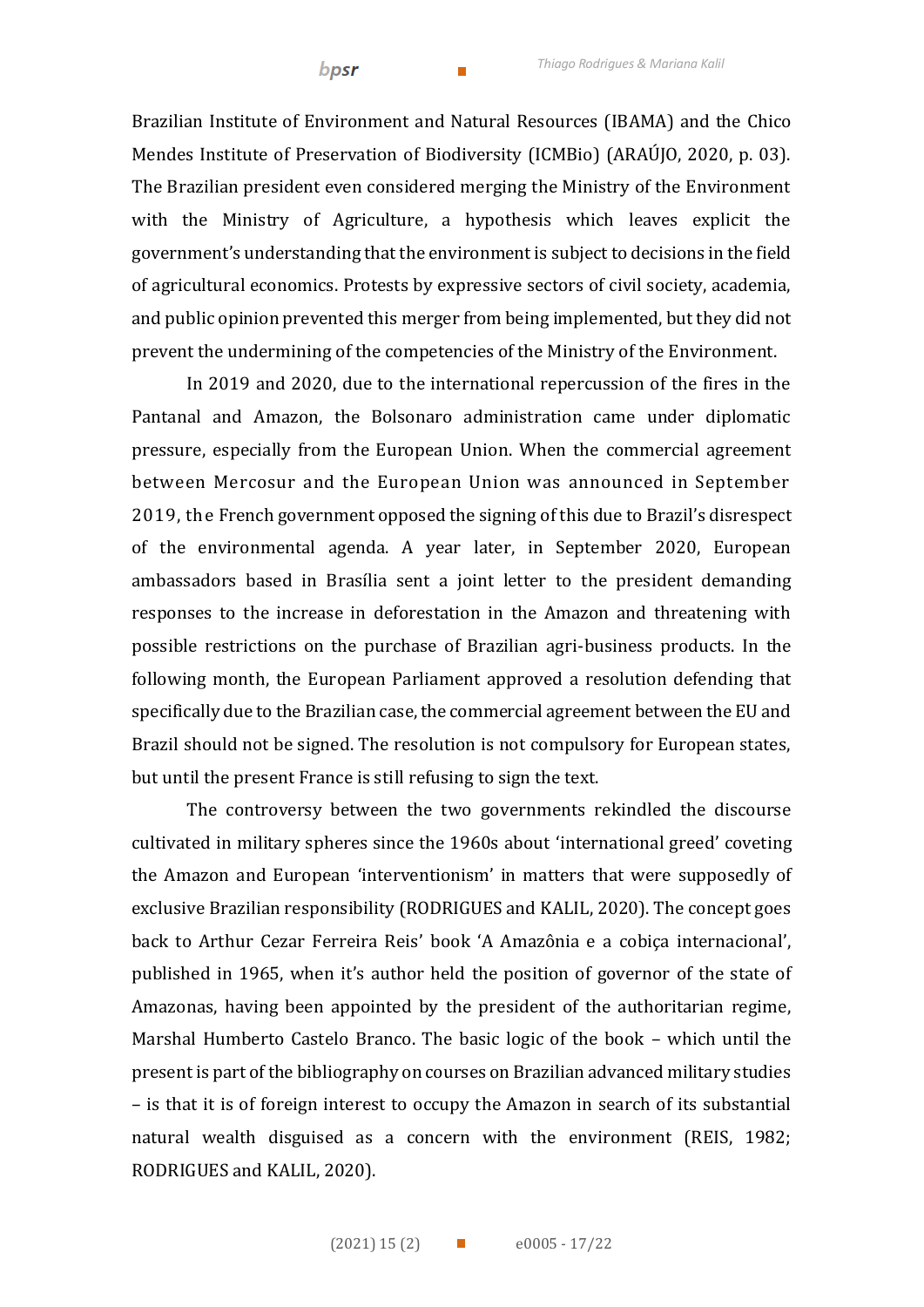bpsr

One of the reactions of the Bolsonaro to the supposed international 'greed' was the transformation of the Nation Council on the Amazon – between 1995 and February 2020 linked to the Ministry of the Environment – into the National Council for Amazônia Legal linked to the Vice-Presidency of the Republic. Headed by the vice-president General Hamilton Mourão, the Council included in its first formation twelve colonels from the Army and three from the Air Force, linked to the Ministry of Defense, the 'Casa Civil', the Secretariat of Strategic Affairs, and the Institutional Security Office of the Presidency. No representatives were included from either the National Indian Foundation (FUNAI) or from IBAMA (VALENTE, 2020). The motto of the current Council, as published on its webpage is 'Protecting and Preserving the Amazon is developing Brazil' <sup>2</sup>. It should be noted that the concepts of 'protection' (associated with the concept of 'security') and of 'development' have been updated. The security/development binomen has been connected with the idea of 'preservation', a concession to environmental discourse and the international protection regime of which Brazil was one of the principal architects at a different moment of national diplomatic posture. While the Amazonian policy of the Bolsonaro administration helped to isolate Brazil commercially and diplomatically (PEREIRA, 2020), the federal government updated the government of space and Amazonian populations based on a military logic. However, this logic is biopolitics and not only geopolitics as military conduct might suggest.

## **Final remarks**

Programs for the Amazon, guided by the security/development binomen are thus state policies, indicating the consistency over the last five decades which the Amazon has occupied in Brazilian military (and defense) thinking. Military initiatives for the Amazon, however, are not guided by a vision strictly focused on the traditional presence in frontiers and their fortification. The Brazilian perspective of the Amazon reflects the broader interpretation of 'national defense' which can be analyzed in terms of 'biopolitical dispositif'. In a more subtle form, and in Foucaultian terms, more 'economic' because it is more efficient, the exercise of power over the Amazon (territory and population) combines welfare and coercive

\_\_\_\_\_\_\_\_\_\_\_\_\_\_\_\_\_\_\_\_\_\_\_\_\_\_\_\_\_\_\_\_\_\_\_\_\_\_\_\_\_\_\_\_\_\_\_\_\_\_\_\_\_\_\_\_\_\_\_\_\_\_\_\_\_\_\_\_\_\_\_\_\_\_\_\_\_\_\_\_\_\_\_\_\_\_\_\_\_\_\_\_\_\_

<sup>&</sup>lt;sup>2</sup>Available at <https://www.gov.br/planalto/pt-br/conheca-a-vice-presidencia/conselhoda-amazonia˃. Accessed on March, 09, 2021.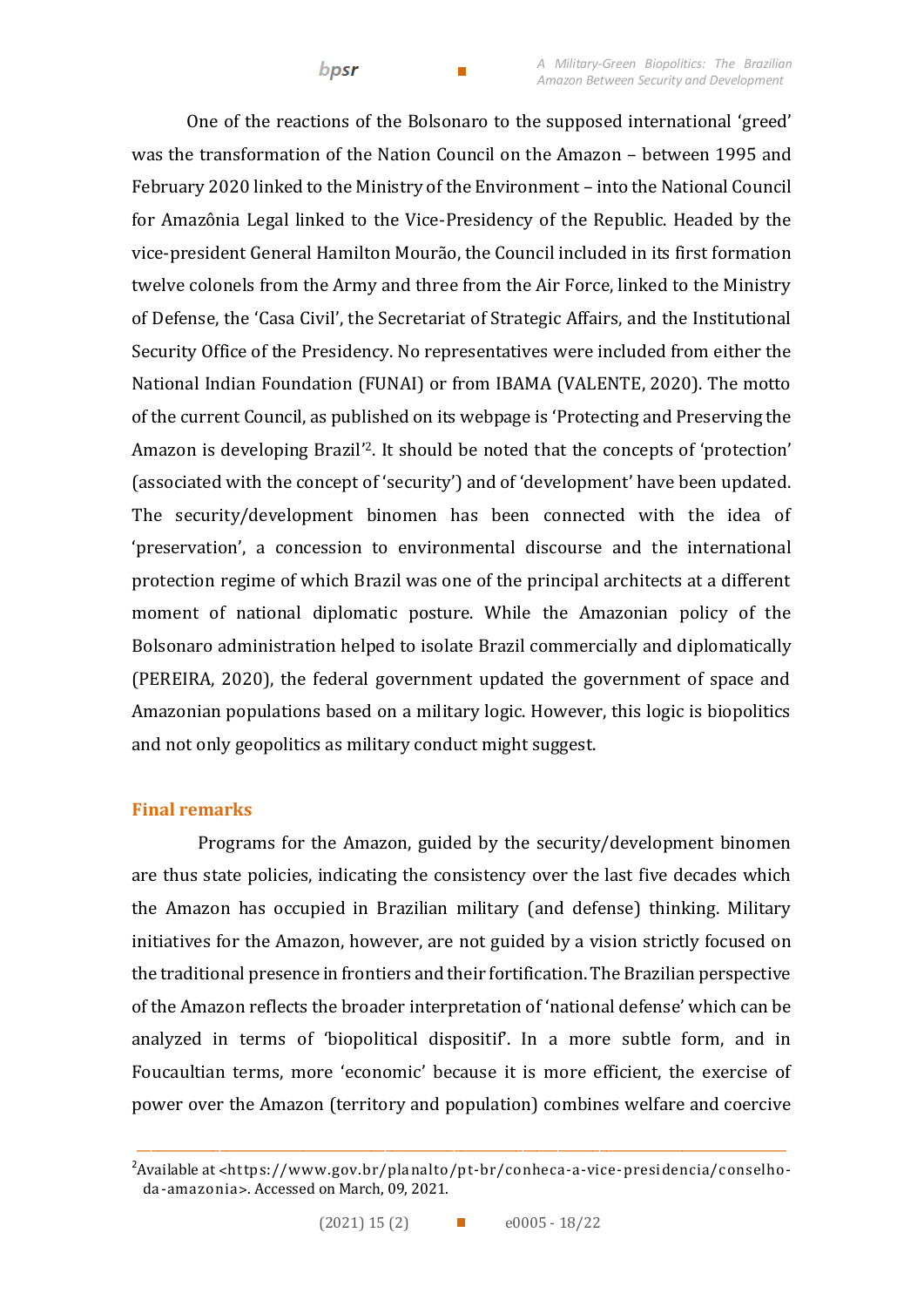elements, social policies and the military presence, the use of the capacity to offer services by the military and the imposition of Western civilizational model on populations with distinct practices and cultural matrixes.

In a biopolitical perspective, the defense policy for the Brazilian Amazon is not simply a 'defense policy'. Defined in traditional terms, a defense policy is understood as the operationalization, with the use of military means, of a state strategy designed to guarantee sovereignty over a territory. Both due to the characteristics of the Brazilian Armed Forces – with their identity as an inducer and guarantor of order and 'civilization' – and the particularities of the Amazon and due to the nature of the structural influences in a Cold War context, what is configured as a defense policy/state policy is imminently biopolitical. This happens because what is in play is not only geopolitical control over the Amazon, but the economic administration of natural wealth – living and inanimate –, the government of the first peoples who do not belong to the Western civilizational model, the control of populations connected to the Brazilian and global economy, the regulation of the presence of Brazilian and foreign NGOs, and surveillance of airspace and rivers, amongst other challenges.

'Governing the Amazon' is not resumed to traditional geopolitical elements, it is more similar to a version of biopolitical technologies of government adapted to the unique case represented by the Amazon. In this sense, the security/development binomen is made explicit as biopolitical tactics. Involved in this is the regulation of a complex territory inhabited by a diversified population, with legal and illegal activities in constant feedback, the exploitation of natural resources with different characteristics, and international attention always being present. The Amazonian case and Brazilian state policies for the Amazon are thus examples of how biopolitical technologies of government gained new dimensions detached from the initial implications studied by Foucault. Now, projected in global dynamics, biopolitical tactics gain a new configuration.

We argue here that Brazilian military and defense policies for the Amazon have been, since the 1960s at least, in tune with the biopolitical technologies of government. Economic development plans, integration programs for indigenous populations, projects for physical and economic integration with the rest of Brazil and the world, the physical presence of the military with the use of soldiers of an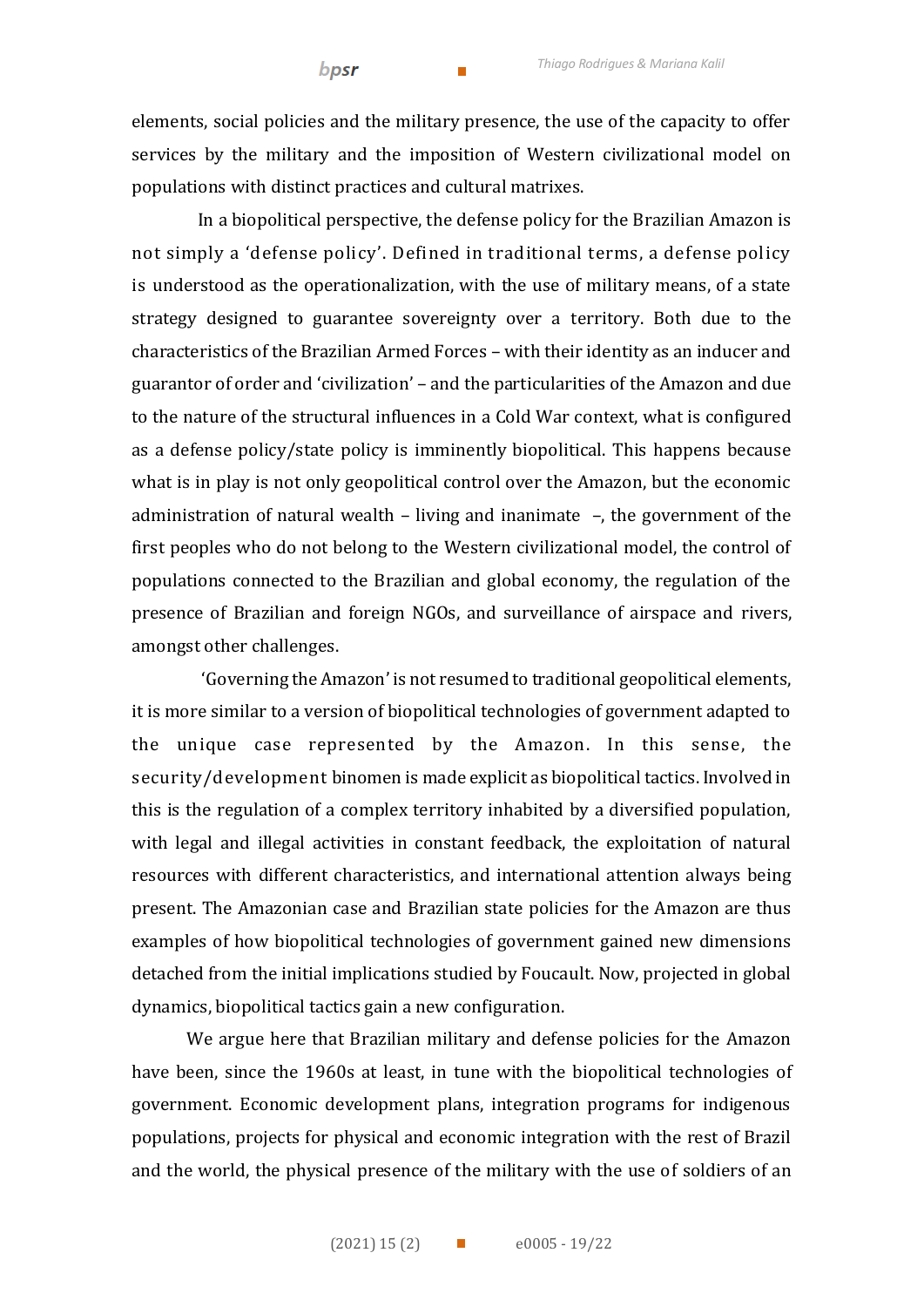indigenous origin, and remote tracking with advanced technology show us an Amazonian biopolitics. The security/development binomen is the key to understanding how biopolitics develops for the Amazon. In play for the Brazilian state are its military and defense policies for the Amazon, not only occupying, but vivifying in the broadest sense: mapping, monitoring, and propelling forms of life (bios) and the actions of this life in governmental parameters. The immensity of the Amazon and the diversity of people who live there continue, however, to resist and challenge this desire to govern.

> Translated by Eoin Portela Submitted on March 21, 2021 Accepted on March 26, 2021

## **References**

- ARAÚJO, Suely Mara Vaz Guimarães de (2020), Environmental policy in the Bolsonaro Government: the response of environmentalists in the Legislative Arena. *Brazilian Political Science Review*. Vol. 14, Nº 02, pp. 02-20.
- BARROS-PATIAU, Ana Flávia; VARELLA, Marcelo Dias, and SCHLEICHER, Rafael T. (2004), Meio ambiente e relações internacionais: perspectivas teóricas, respostas institucionais e novas dimensões do debate. *Revista Brasileira de Política Internacional*. Vol. 47, Nº 02, pp. 100-130.
- COIMBRA, Cecília Maria Bouças (2000), Doutrinas de segurança nacional: banalizando a violência. *Psicologia em Estudo*. Vol. 05, Nº 02, pp. 01-22.
- CUNHA, Paulo Ribeiro da (2020), *Militares e militância*: uma relação dialeticamente conflituosa. São Paulo: Editora Unesp. 295 pp..
- DHENIN, Miguel and CORREA, Paulo Gustavo (2017), Brazil's grand border strategy: challenges of a new critical thinking in a modern. *Revista Brasileira de Estudos da Defesa*. Vol. 04, Nº 02, pp. 199-218.
- DREIFUSS, René (1981), *1964*: a conquista do Estado. Petrópolis/RJ: Editora Vozes. 830 pp.
- DUFFIELD, Mark (2007), *Development, security and unending war*: governing the world of peoples. Cambridge: Polity. 280 pp..
- DUARTE, Lílian (1994), *Política externa e meio ambiente*. Rio de Janeiro: JZE. 150 pp..
- ESCOBAR, Herton (2020), Desmatamento da Amazônia dispara novamente em 2020. Jornal da USP. Available at ˂*https://jornal.usp.br/ciencias/desmatamento-daamazonia-dispara-de-novo-em-2020/*˃. Accessed on March, 10, 2021.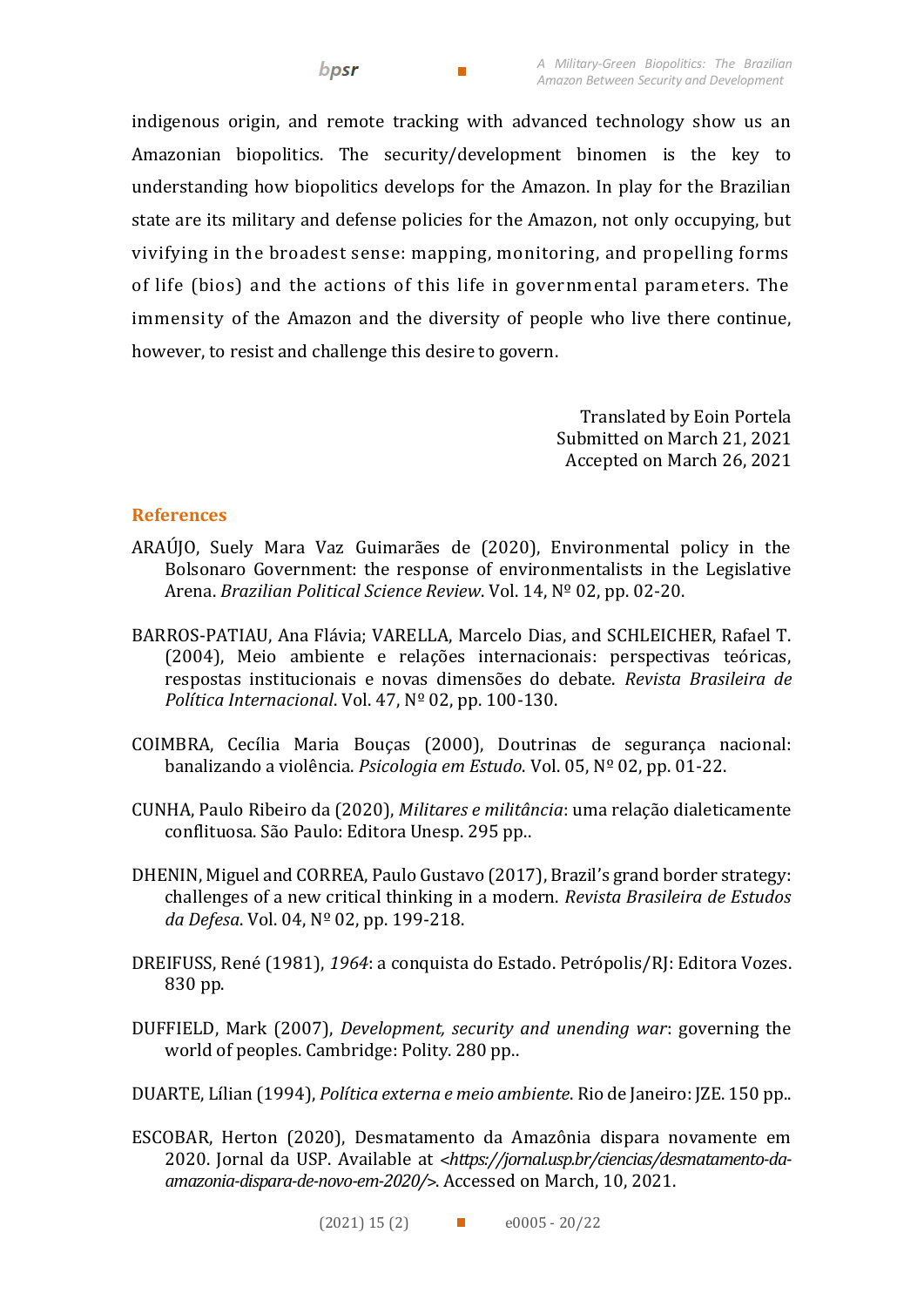ESCOLA SUPERIOR DE GUERRA (1966), *Manual Básico da Escola Superior de Guerra*. Rio de Janeiro: ESG/Departamento de Ensino.

**Contract Contract Contract** 

- FERREIRA, Aurilene (2010), Programa Calha Norte (PCN): política pública de Segurança, Defesa e de Desenvolvimento Regional no Norte do Brasil. In: *Amazônia e defesa: dos fortes às novas conflitualidades.* Edited by NASCIMENTO, Durbens. Belém: NAEA/UFPA. pp. 201-224.
- FOUCAULT, Michel (2001), *Dits et Écrits (1954-1988)*. Vol. III. Paris: Gallimard. 848 pp..
- FOUCAULT, Michel (1978), *History of Sexuality*: volume I: an introduction. New York: Pantheon Books. 168 pp..
- FUCCILLE, Alexandre (2015), Amazônia e Defesa Nacional: um olhar a partir da perspectiva brasileira. *Paiaguás*. Vol. 01, Nº 02, pp. 131-150.
- GOMES, Mércio Pereira (2009), Por que sou rondoniano. *Estudos Avançados*. Vol. 23, Nº 65, pp. 173-191.
- LOUREIÇÃO, Humberto José (2006), O sistema de vigilância da Amazônia (SIVAM): velhas controvérsias, novos desafios. In: *Amazônia e defesa nacional*. Edited by CASTRO, Celso. Rio de Janeiro: Editora FGV. pp. 52-75.
- LOUREIRO, Violeta Refkalefsky and PINTO, Jax Nildo Aragão (2005), A questão fundiária na Amazônia. *Estudos Avançados*. Vol. 19, Nº 54, pp. 77-98.
- MACIEL, Tadeu Morato and DUARTE, João Paulo Gusmão Pinheiro (2019), The security-development nexus after the Cold War. *Revista da Escola de Guerra Naval*. Vol. 25, Nº 03, pp. 734-763.
- McNAMARA, Robert S. (1968), *Essence of security*: reflections in office. New York: Harper & Row. 176 pp..
- McNAMARA, Robert S. (1966), Security in the contemporary world. Conference before the American Society of Newspapers Editors. Montreal. Available at <*http://www.oldcolo.com/McNamara/mcnamara.txt*>. Accessed on March, 03, 2021.
- MINISTÉRIO DA DEFESA (2020), *Política Nacional de Defesa e Estratégia Nacional de Defesa*. Brasília: Ministério da Defesa.
- MIYAMOTO, Shiguenoli (2008), Amazônia, política e defesa, In: *Relações internacionais e defesa na Amazônia*. Edited by NASCIMENTO, Durbens Martins. Belém: NAEA/UFPA. pp. 56-73.